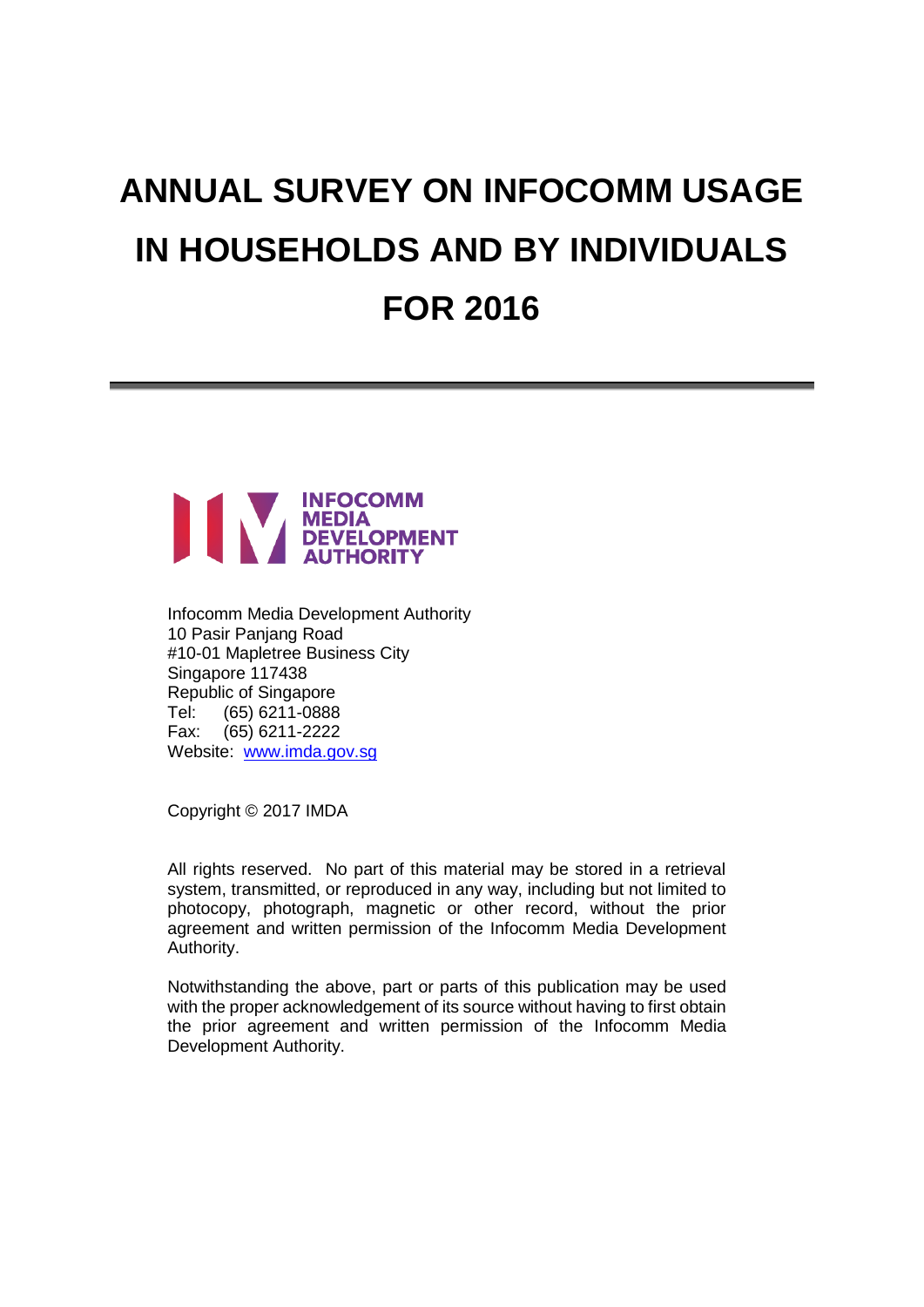# **CONTENTS**

| PART II: SURVEY FINDINGS - INFOCOMM ACCESS IN HOUSEHOLDS, AND INFOCOMM |  |
|------------------------------------------------------------------------|--|
|                                                                        |  |
|                                                                        |  |
|                                                                        |  |
|                                                                        |  |

# **TABLES**

| Table A1: Main Reason for not Having Access to a Computer at Home, 2014 - 2016  9      |  |
|----------------------------------------------------------------------------------------|--|
| Table A2: Main Reason for not Having Internet Access at Home, 2014 - 2016  12          |  |
|                                                                                        |  |
|                                                                                        |  |
| Table B3: Top Ten Internet Activities on Mobile Equipment by Age Group, 2016  18       |  |
| Table B4: Top Ten Goods or Services Purchased Online by Age Group, 2016 20             |  |
| Table B5: Payment Methods for Goods or Services Purchased Online by Age Group, 2016 20 |  |
|                                                                                        |  |
| Table B7: Reasons for Not Using Anti-virus Software for Smartphone, 2014 - 201623      |  |

# **CHARTS**

| 11. Chart A4: Equipment Used to Access to the Internet at Home, 2012 – 2016 11                   |  |
|--------------------------------------------------------------------------------------------------|--|
|                                                                                                  |  |
|                                                                                                  |  |
| Chart B3: Where senior citizens learnt their computer/internet skills, 2012 – 201614             |  |
|                                                                                                  |  |
| Chart B5: Portable Equipment to Connect to the Internet Wirelessly by Age Group, 2012 - 2016  16 |  |
|                                                                                                  |  |
|                                                                                                  |  |
|                                                                                                  |  |
|                                                                                                  |  |
| Chart B10: Usage of Internet Security Software for Smartphone, 2014 - 201623                     |  |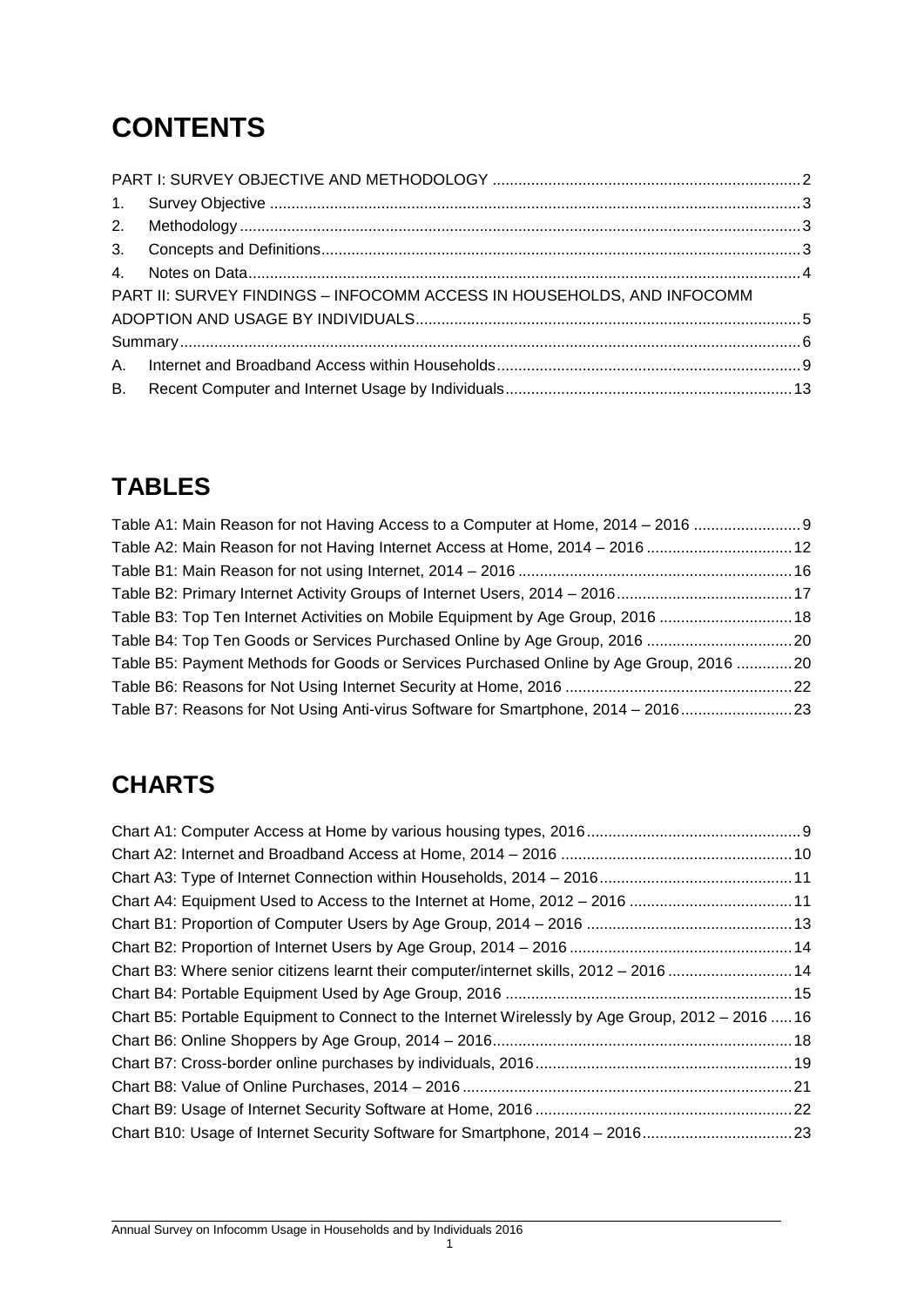# <span id="page-2-0"></span>**PART I: SURVEY OBJECTIVE AND METHODOLOGY**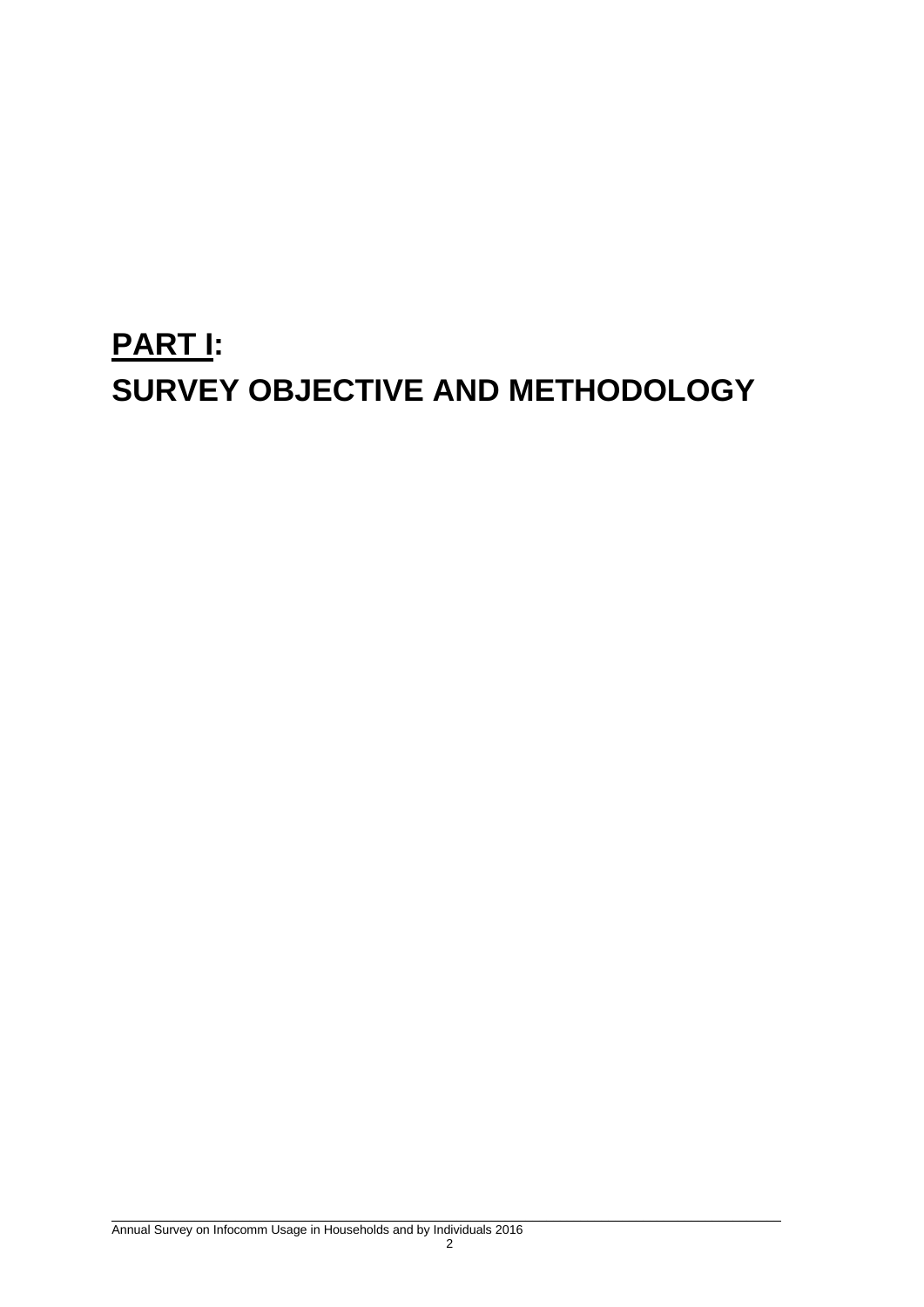# <span id="page-3-0"></span>**1. Survey Objective**

The Annual Survey on Infocomm Usage in Households ("Survey") has been conducted by IMDA since the 1990s. The objective of the Survey is to assess the extent of infocomm adoption in Singapore resident households<sup>1</sup> and residents.

# <span id="page-3-1"></span>**2. Methodology**

Data was collected from about 4,000 households and about 4,000 residents via face-to-face interviews. The sample of addresses for household was provided by the Singapore Department of Statistics based on a random selection using a two-stage stratified design by geographical location and housing type. The sample of individuals was provided by Ministry of Home Affairs based on stratified random sampling design by age and ethnicity group. Fieldwork for the survey was conducted between February to June 2017.

# **3. Concepts and Definitions**

| <b>Term</b>                       | <b>Definition</b>                                                                                                                                                                                                                                                                                                                                                                    |
|-----------------------------------|--------------------------------------------------------------------------------------------------------------------------------------------------------------------------------------------------------------------------------------------------------------------------------------------------------------------------------------------------------------------------------------|
| Household                         | Household refers to a group of two or more persons living together in<br>the same house and sharing common food or other arrangements for<br>essential living. It also includes a person living alone or a person living<br>with others but having his own food arrangements. Although persons<br>may be living in the same house, they may not be members of the same<br>household. |
| <b>Resident</b>                   | Singapore Citizen or Permanent Resident.                                                                                                                                                                                                                                                                                                                                             |
| <b>Resident Household</b>         | Resident households are households with at least one resident<br>(Singapore Citizen or Permanent Resident).                                                                                                                                                                                                                                                                          |
| School-going<br>children          | School-going children refer to current students who are enrolled<br>between primary education and pre-university / junior college education<br>level.                                                                                                                                                                                                                                |
| <b>Computer</b>                   | Computer includes desktops, laptops, notebooks and tablets.                                                                                                                                                                                                                                                                                                                          |
| <b>Computer access at</b><br>home | Refers to having access to functional computers at home regardless of<br>ownership (i.e. they may be owned by the household or employers and<br>used at home).                                                                                                                                                                                                                       |
| <b>Computer ownership</b>         | Computer ownership refers to computer owned by household.                                                                                                                                                                                                                                                                                                                            |
| <b>Private housing</b>            | Private housing refers to landed properties, private condominiums and<br>apartments.                                                                                                                                                                                                                                                                                                 |

<span id="page-3-2"></span>The definitions of the key terms used in this report are as follows:

<sup>&</sup>lt;sup>1</sup> Only households with at least one resident (Singapore Citizen or Permanent Resident) were interviewed; households comprising wholly of foreigners were not interviewed.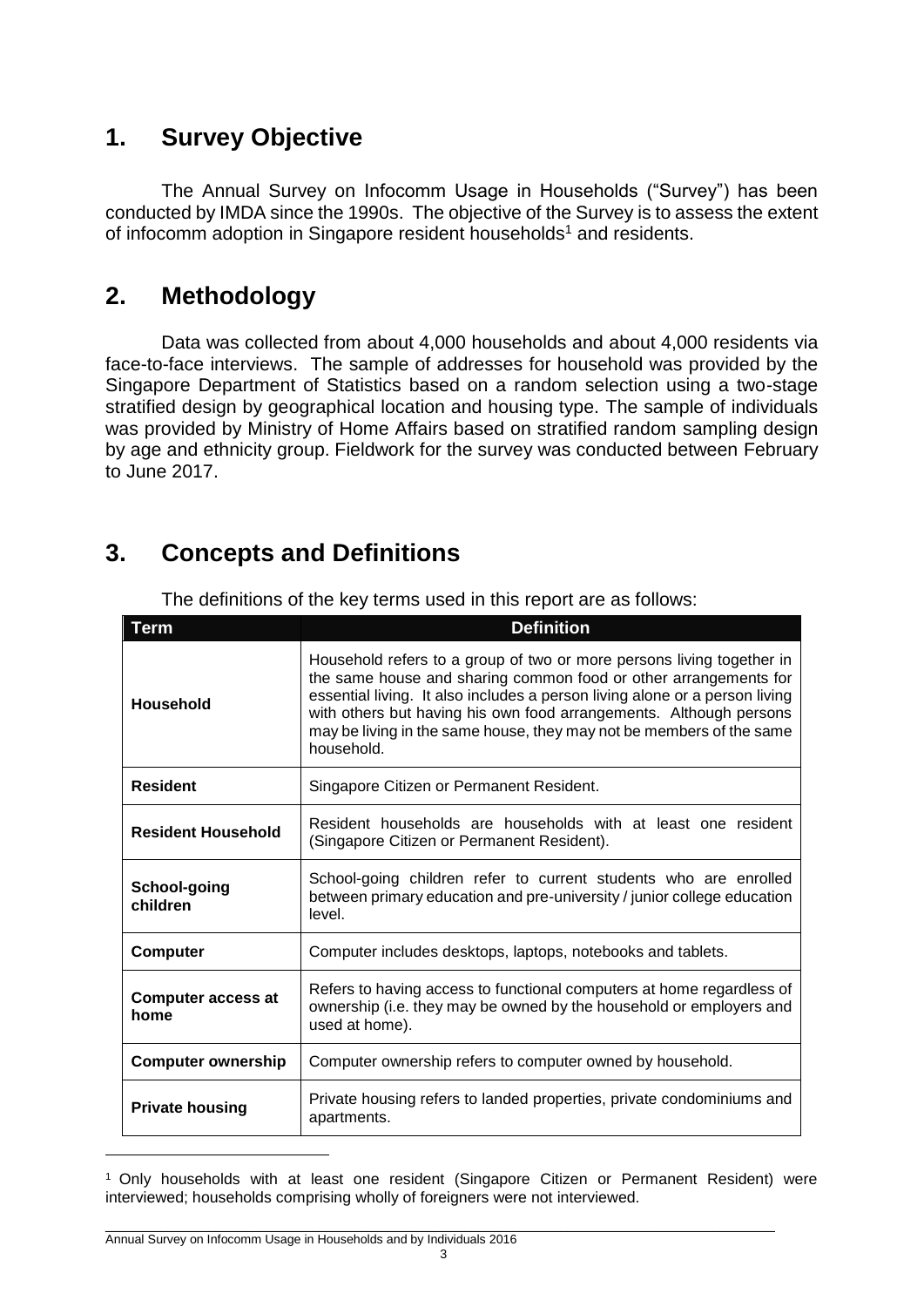| Term.                 | <b>Definition</b>                                                                                                                                                                       |
|-----------------------|-----------------------------------------------------------------------------------------------------------------------------------------------------------------------------------------|
| <b>Public housing</b> | Public housing refers to HDB flats.                                                                                                                                                     |
| <b>Broadband</b>      | Internet connection speeds equal to, or greater than, 256 kbit/s, in one<br>or both directions and includes connections using ADSL, cable modem,<br>3G, 3.5G/HSDPA and fibre broadband. |
| <b>ADSL</b>           | Asymmetric Digital Subscriber Line (ADSL), a form of DSL is a data<br>communications technology that enables data transmission over<br>copper telephone lines.                          |
| Cable modem           | A modem designed to operate over cable TV lines and enables Internet<br>access.                                                                                                         |

# <span id="page-4-0"></span>**4. Notes on Data**

Past years' data are included for comparison purposes where available. Due to the rounding of figures to the nearest whole number, the sum of individual figures may not add up to the total or 100%.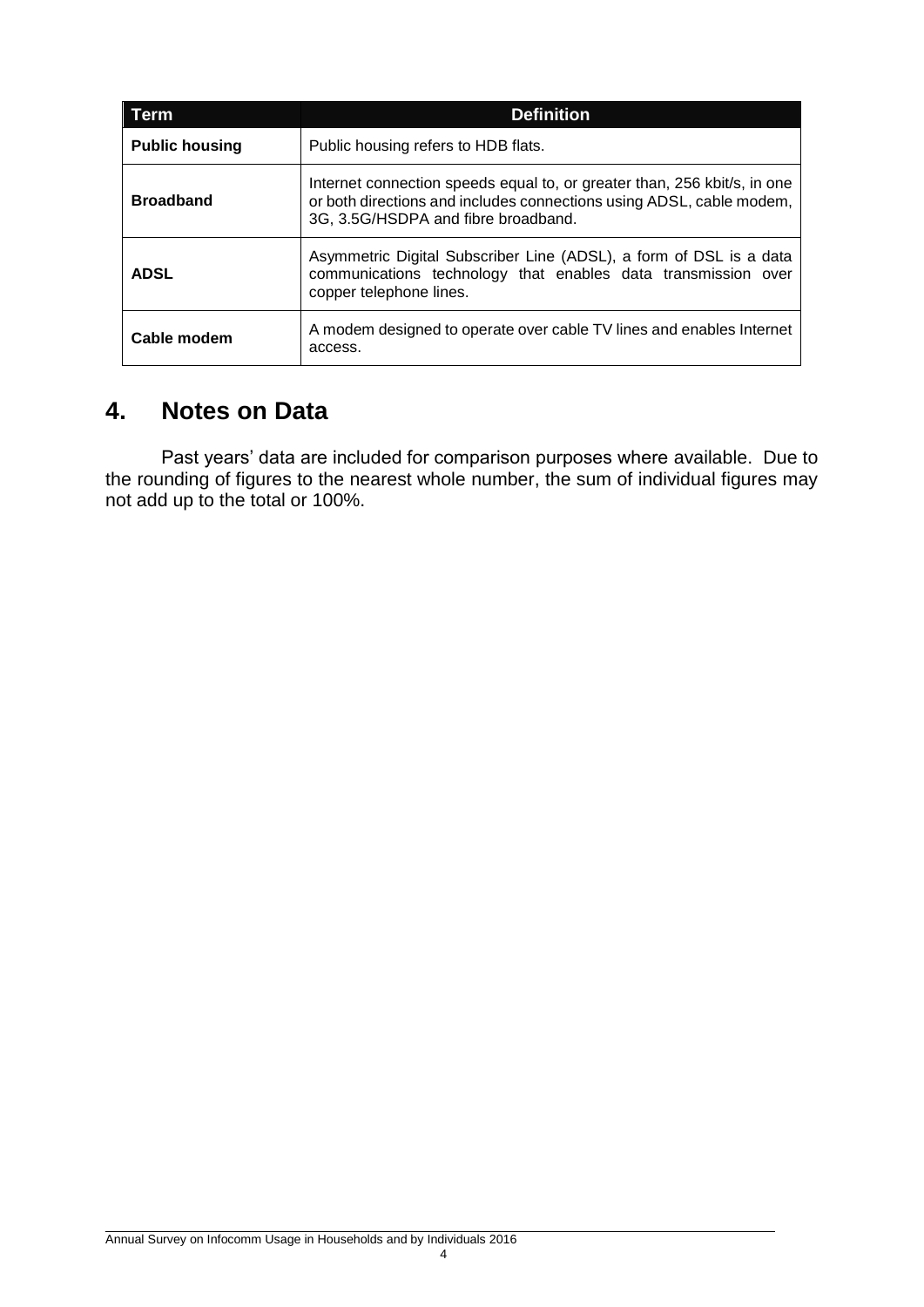# <span id="page-5-0"></span>**PART II: SURVEY FINDINGS – INFOCOMM ACCESS IN HOUSEHOLDS, AND INFOCOMM ADOPTION AND USAGE BY INDIVIDUALS**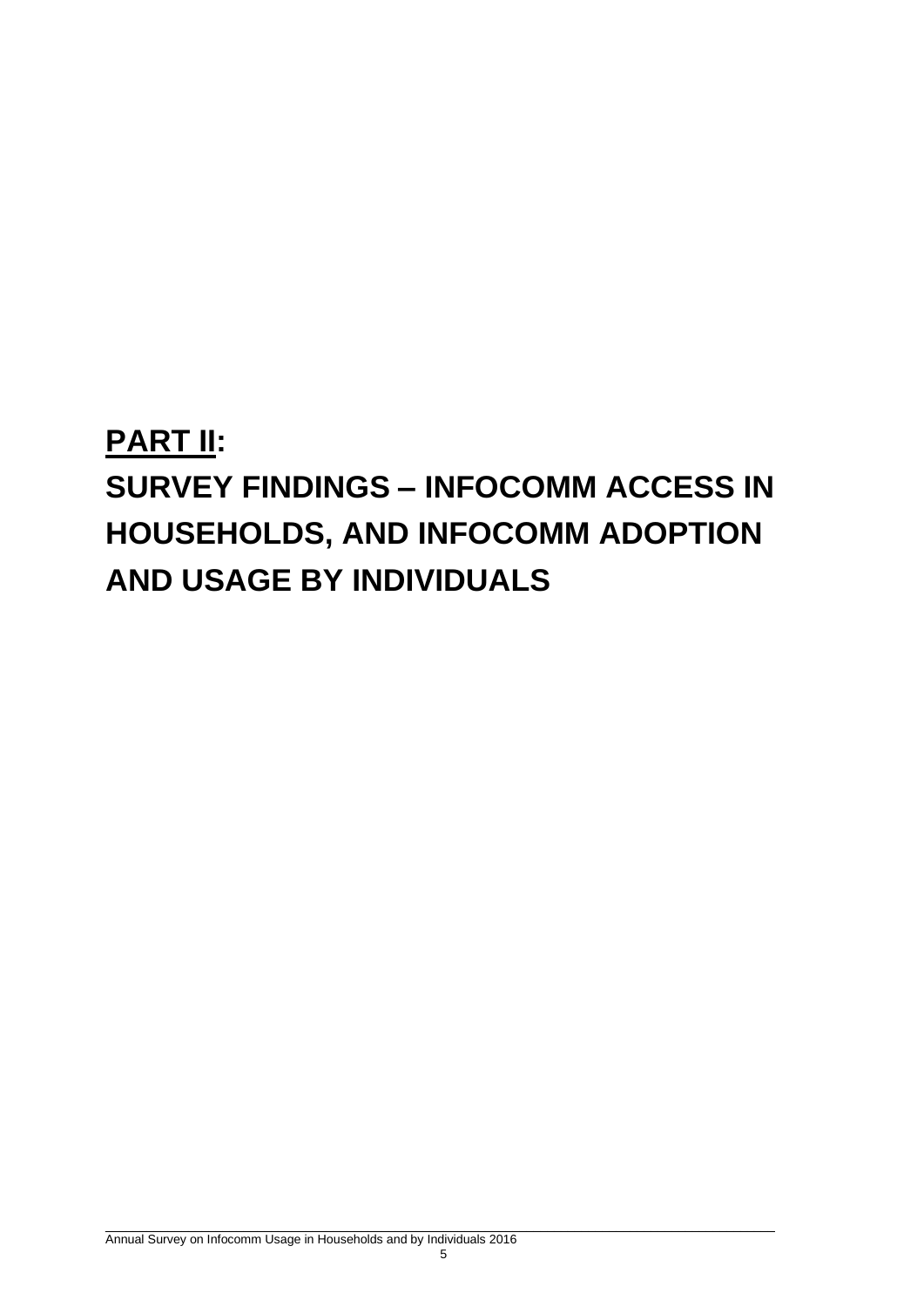# <span id="page-6-0"></span>**Summary**

# **(A) Household**

#### *Continued growth of Household Internet and broadband access over the years and Internet-enabled phones replaced computers as the top equipment of choice for accessing internet at home*

- Home computer, internet and broadband access rates were 86.6% (up from 85.7% in 2014), 91.1% and 90.8% respectively in 2016, about three percentagepoints higher than that of 2014. (87.7% and 87.5%)
- For households with school-going children, Internet and broadband access rates were both 98% in 2015, up by one percentage-point than that of 2014 and 2015.
- Fibre broadband continued to replace ADSL and cable modem as the Internet connection choice by households with 79% of resident households using fibre broadband in 2016 (up from 62% in 2014), and 9% using cable modem in 2016 (down from 18% in 2014).
- Internet-enabled phones (97%) replaced computers (94%) as the top equipment of choice for accessing internet at home. 47% of resident households used other internet-enabled devices such as Smart TV to access the internet, a 29 percentage-point increase since 2012.
- "No need to use" and "Lack of skills" remained as the main reasons for not having access to a computer or Internet.

# **(B) Individual**

# *Internet usage by senior citizens saw significant growth from 2015*

- In 2016, about 74% of residents used the computer in the last three months (defined as computer users) with higher proportion of usage reported by younger residents aged 7-34 years old.
- Computer usage rate by senior citizens aged 60 & above increased by 1 percentage-point from 2014 to 28% in 2016.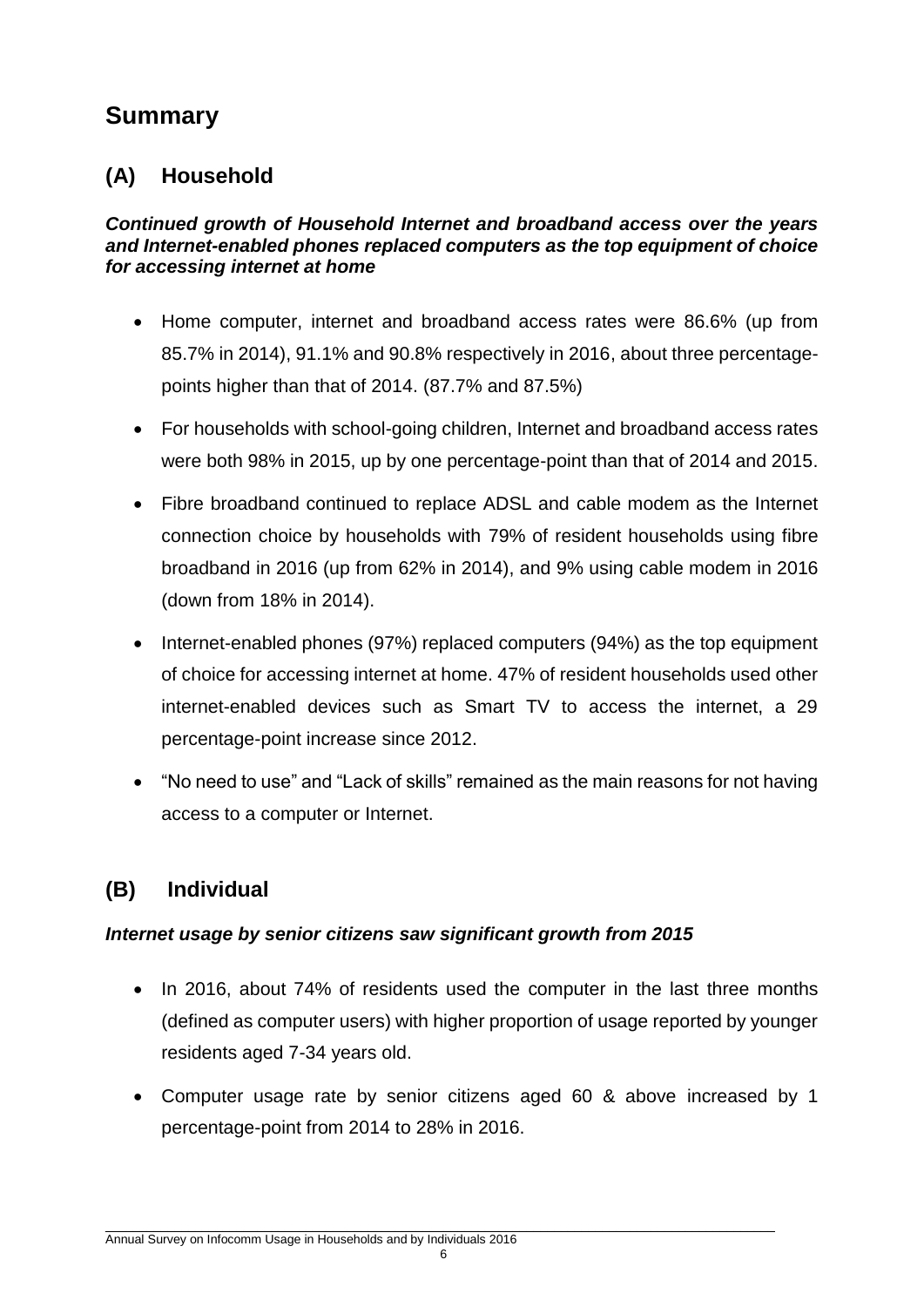- In 2016, about 84% of residents used the Internet in the last three months (defined as Internet users) and almost all residents aged below 35 years old were internet users.
- Internet usage rate by senior citizens aged 50-59 and 60 & above rose to 85% and 42% respectively in 2016, both an increase of 12 percentage-points from 2014 respectively.
- In 2016, about nine in ten senior citizens and more than half of senior citizens aged 50 to 59 years, and 60 years and above respectively used a smartphone<sup>2</sup> in the past three months. This represented an increase of 12 and 22 percentagepoints for the two age groups respectively from 2014.
- In 2016, among residents who had used portable infocomm equipment in the past three months, 79% and 73% of those aged 50 to 59 years, and 60 years and above, respectively, connected to the Internet wirelessly. This was an increase of 12 percentage points and more than two-fold increases compared to 2014 where the proportions were 67% and 31% respectively.
- More than half of the senior citizens learnt their computer/Internet skills from family members, the most common source of knowledge.

## *Top three primary internet activities among Singapore residents were related to communication, leisure and getting information;*

- The top three primary Internet activities<sup>3</sup> of Internet users remained the same over the last three years, and were related to communication, leisure activities and getting information. The most commonly cited reason for not using the Internet remained as "*Lack of knowledge, skills or confidence*".
- Using instant messaging remained as the top mobile online activity in 2016, consistently over the last 2 years.

<sup>&</sup>lt;sup>2</sup> A smartphone has more sophisticated functions than a feature phone. Examples of such functions are: i) able to open and read documents (e.g. pdf, office document) and ii) able to add / install applications on phone. These two categories are mutually exclusive, i.e. a mobile phone can only be a feature phone or a smartphone.

<sup>&</sup>lt;sup>3</sup> A primary Internet activity refers to an activity that is engaged in during all or most of the Internet sessions.

 $\_$  ,  $\_$  ,  $\_$  ,  $\_$  ,  $\_$  ,  $\_$  ,  $\_$  ,  $\_$  ,  $\_$  ,  $\_$  ,  $\_$  ,  $\_$  ,  $\_$  ,  $\_$  ,  $\_$  ,  $\_$  ,  $\_$  ,  $\_$  ,  $\_$  ,  $\_$  ,  $\_$  ,  $\_$  ,  $\_$  ,  $\_$  ,  $\_$  ,  $\_$  ,  $\_$  ,  $\_$  ,  $\_$  ,  $\_$  ,  $\_$  ,  $\_$  ,  $\_$  ,  $\_$  ,  $\_$  ,  $\_$  ,  $\_$  , Annual Survey on Infocomm Usage in Households and by Individuals 2016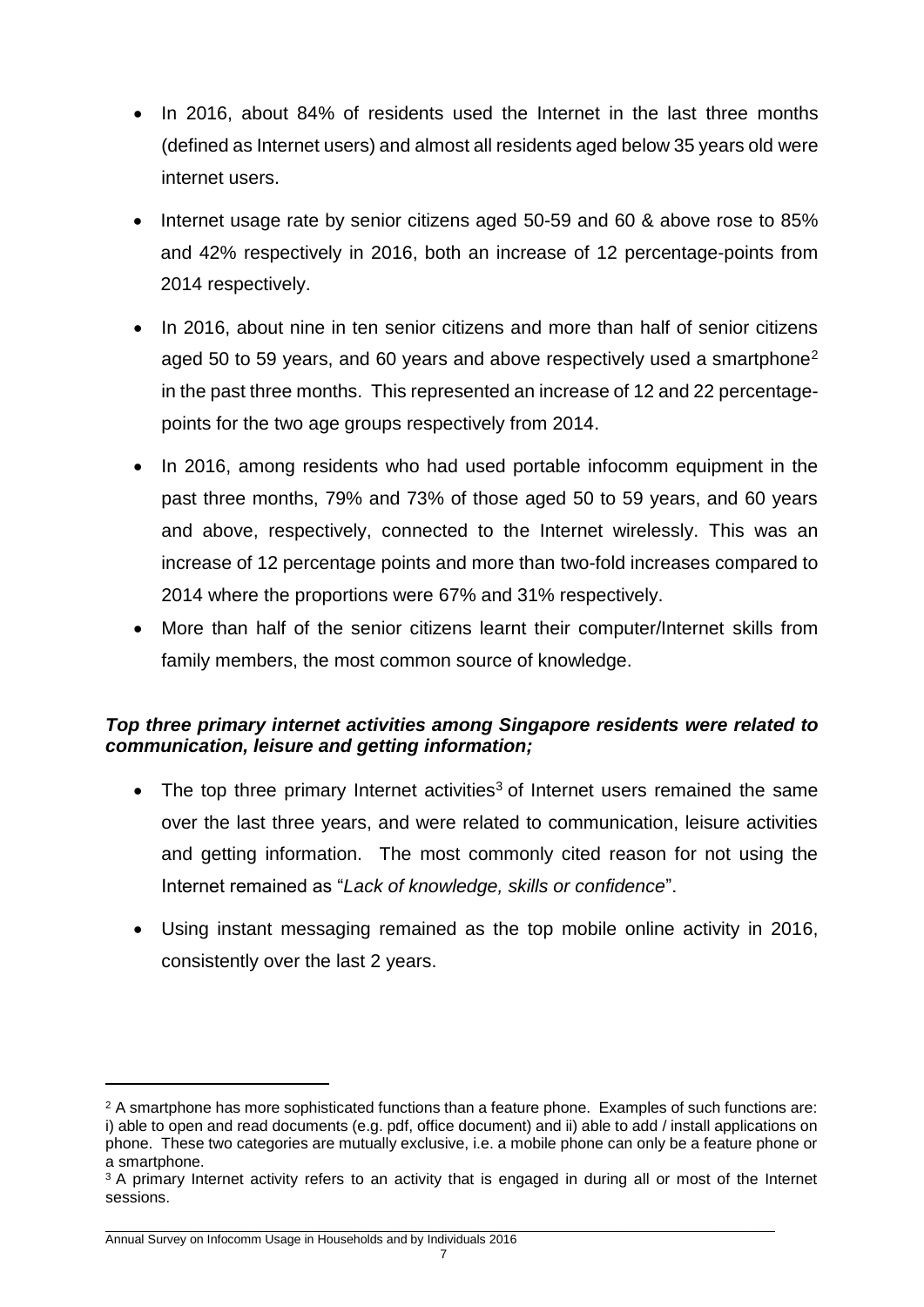### *Online shopping was on the rise and online shoppers were mainly aged 15-49, and most popular items purchased were apparels, travel products and tickets for entertainment events*

- Number of Singapore residents shopping online in 2016 was about 1.84 million, and increased by a compound annual growth rate of about 13% from 2014.
- Consistently over the last three years, online shoppers were mainly from the 15- 49 age group.
- 40% of e-consumers in Singapore ordered goods or services from other Asian countries.
- More than seven in ten online shoppers paid for online purchases using credit cards and credit card payment was the most common among those aged 35 and above.
- The three most popular items purchased online were apparels, travel products and tickets for entertainment events.
- Majority of the online shoppers (about 7 in 10) spent at least \$100 on their online purchases.
- The most commonly cited reasons for not shopping online were "*Prefer to shop in person or deal personally with a service provider*" followed by "*Not interested*".

# *About 8 in 10 Singapore Residents installed anti-virus software and security updates on computer used to access the Internet at home and adoption rates of anti-virus software installation on smartphones saw significant growth*

- Adoption rates of Internet security measures on home computer was similar to 2014 and 2015, with about 8 in 10 having installed anti-virus software and security updates on computer used to access the Internet at home.
- Among smartphone users who had connected to the internet in the past three months, about 3 in 10 installed anti-virus software for smartphones, about 8 percentage-point decline from 2015.
- The main reason cited by non-adopters was "*Don't think that the protection is necessary*", regardless of whether they accessed internet via computers or smartphones.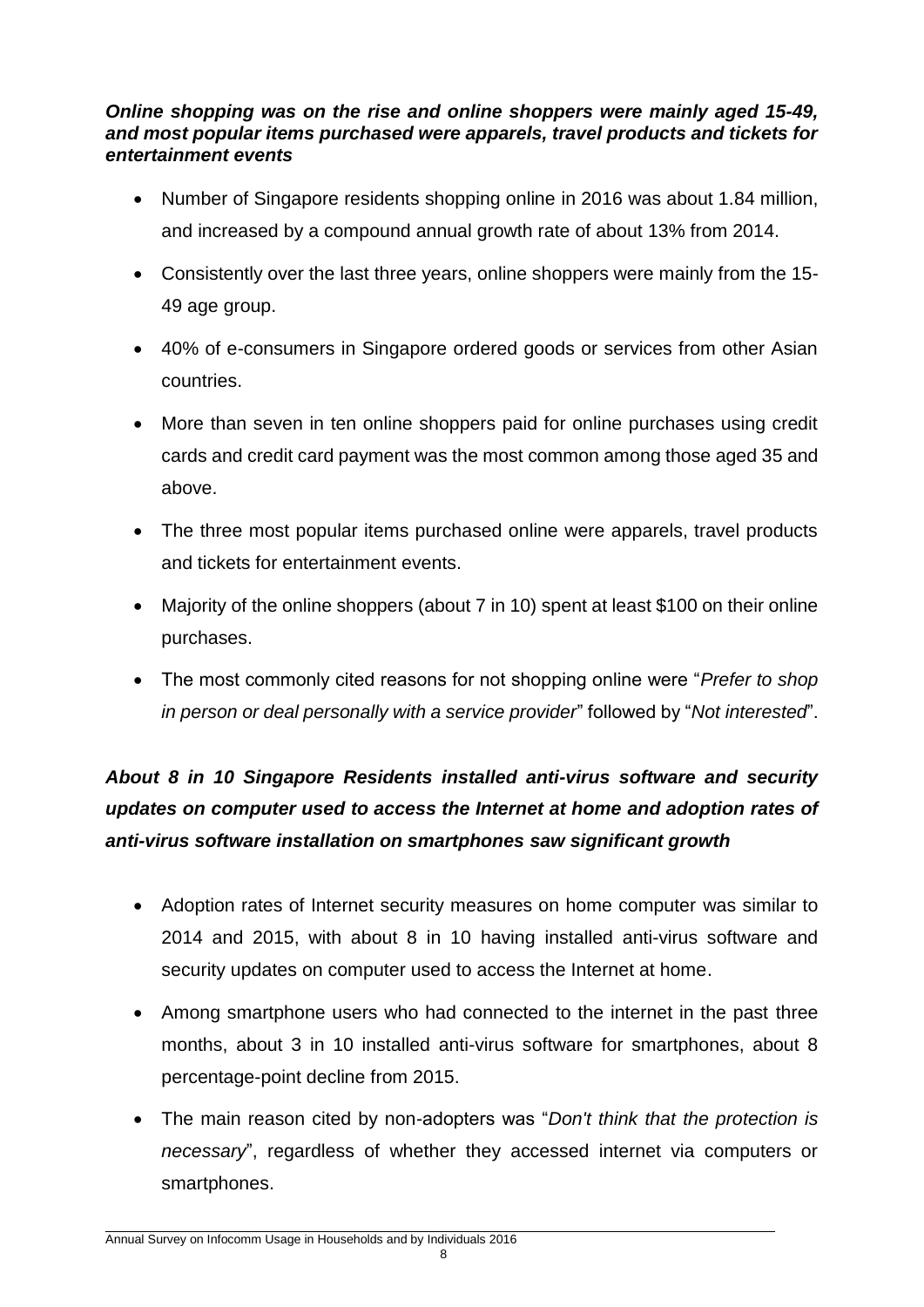# <span id="page-9-0"></span>**A. Computer, Internet and Broadband Access within Households**

### *About 87% of resident households had computer access, and about 97% of households with school-going children had computer access at home.*

<span id="page-9-2"></span>Computer access in resident households was 87% in 2016. A higher proportion of households with school-going children had computer access at home as compared to households without school-going children (Chart A1).



*"Lack of skills" and "no need to use" were the top two reasons for households not having access to a computer in the last three years.*

| No. | <b>Main Reason</b>                            | 2014 | 2015 | 2016 |
|-----|-----------------------------------------------|------|------|------|
|     | Lack of skills                                | 32%  | 45%  | 23%  |
| 2   | No need to use                                | 32%  | 26%  | 33%  |
| 3   | Old age is a barrier to learn computer skills | 18%  | 11%  | 17%  |
| 4   | Usually use mobile phone to access Internet   | 8%   | 6%   | 10%  |
| 5   | Too costly to purchase a computer             | 6%   | 8%   | 9%   |

#### **Table A1: Main Reason for not Having Access to a Computer at Home, 2014 – 2016**

<span id="page-9-1"></span>Base: Resident households that did not have access to a computer at home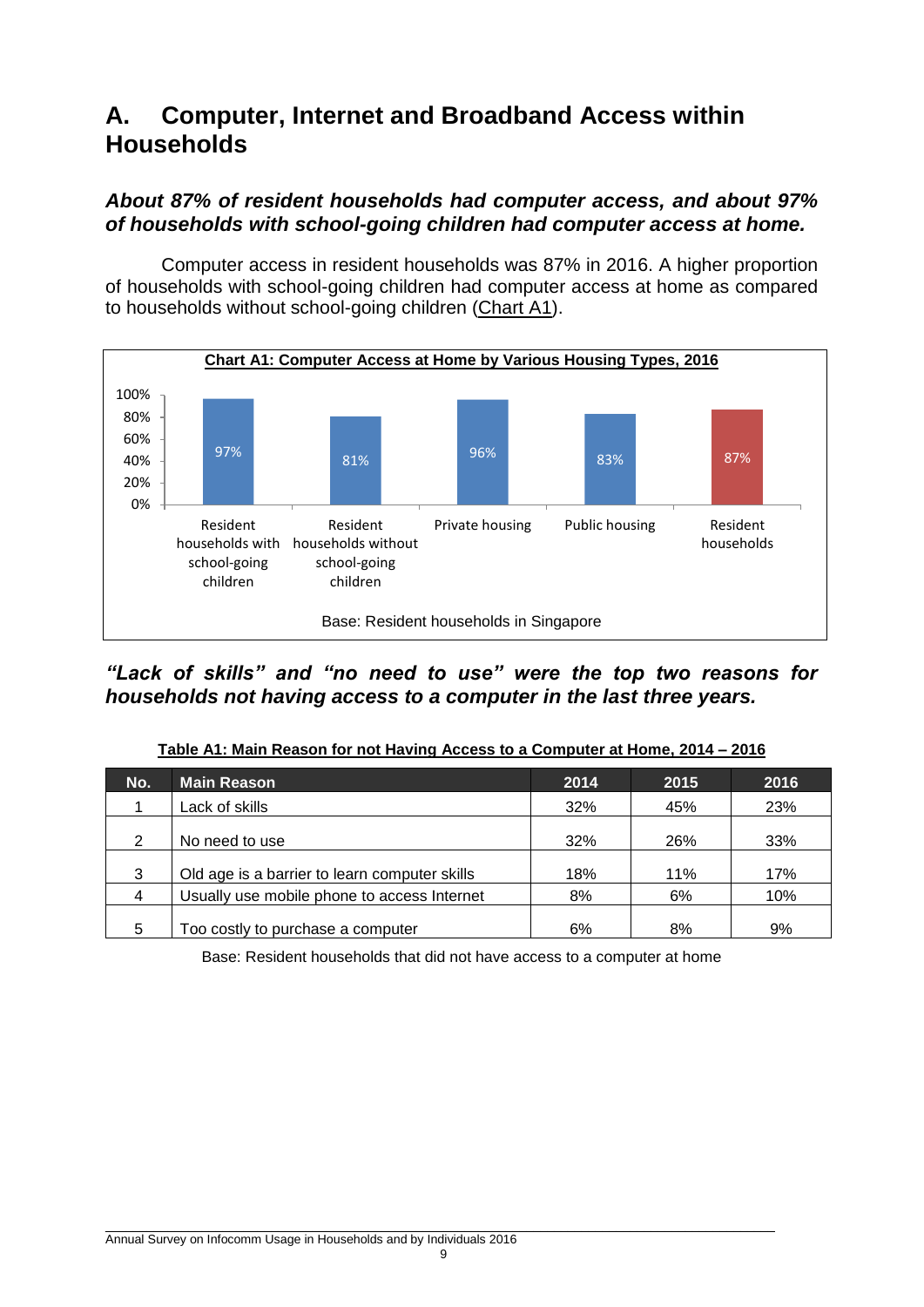# *Growing household internet and broadband access over the years*

<span id="page-10-0"></span>Home internet and Broadband access rates were 91.1% and 90.8% respectively in 2016, about three percentage-points higher than 2014. For households with schoolgoing children, Internet and broadband access rates were both 98% in 2015, about one percentage point higher than 2014 and 2015. (Chart A2)



## *About 4 in 5 resident households had fibre broadband internet connection at home*

Fibre broadband continued to be the top Internet connection of choice used by 79% of resident households, about 17 percentage-points higher than 2014. The proportion of households using wireless broadband<sup>4</sup> decreased by 5 percentage-points than 2015 to 17%, this decrease could be due to the switch to fibre broadband (Chart A3).

<sup>4</sup> Wireless broadband comprises 3G, 3.5G/HSDPA; fixed broadband comprises ADSL, cable modem and fibre broadband.

 $\_$  ,  $\_$  ,  $\_$  ,  $\_$  ,  $\_$  ,  $\_$  ,  $\_$  ,  $\_$  ,  $\_$  ,  $\_$  ,  $\_$  ,  $\_$  ,  $\_$  ,  $\_$  ,  $\_$  ,  $\_$  ,  $\_$  ,  $\_$  ,  $\_$  ,  $\_$  ,  $\_$  ,  $\_$  ,  $\_$  ,  $\_$  ,  $\_$  ,  $\_$  ,  $\_$  ,  $\_$  ,  $\_$  ,  $\_$  ,  $\_$  ,  $\_$  ,  $\_$  ,  $\_$  ,  $\_$  ,  $\_$  ,  $\_$  , Annual Survey on Infocomm Usage in Households and by Individuals 2016  $10$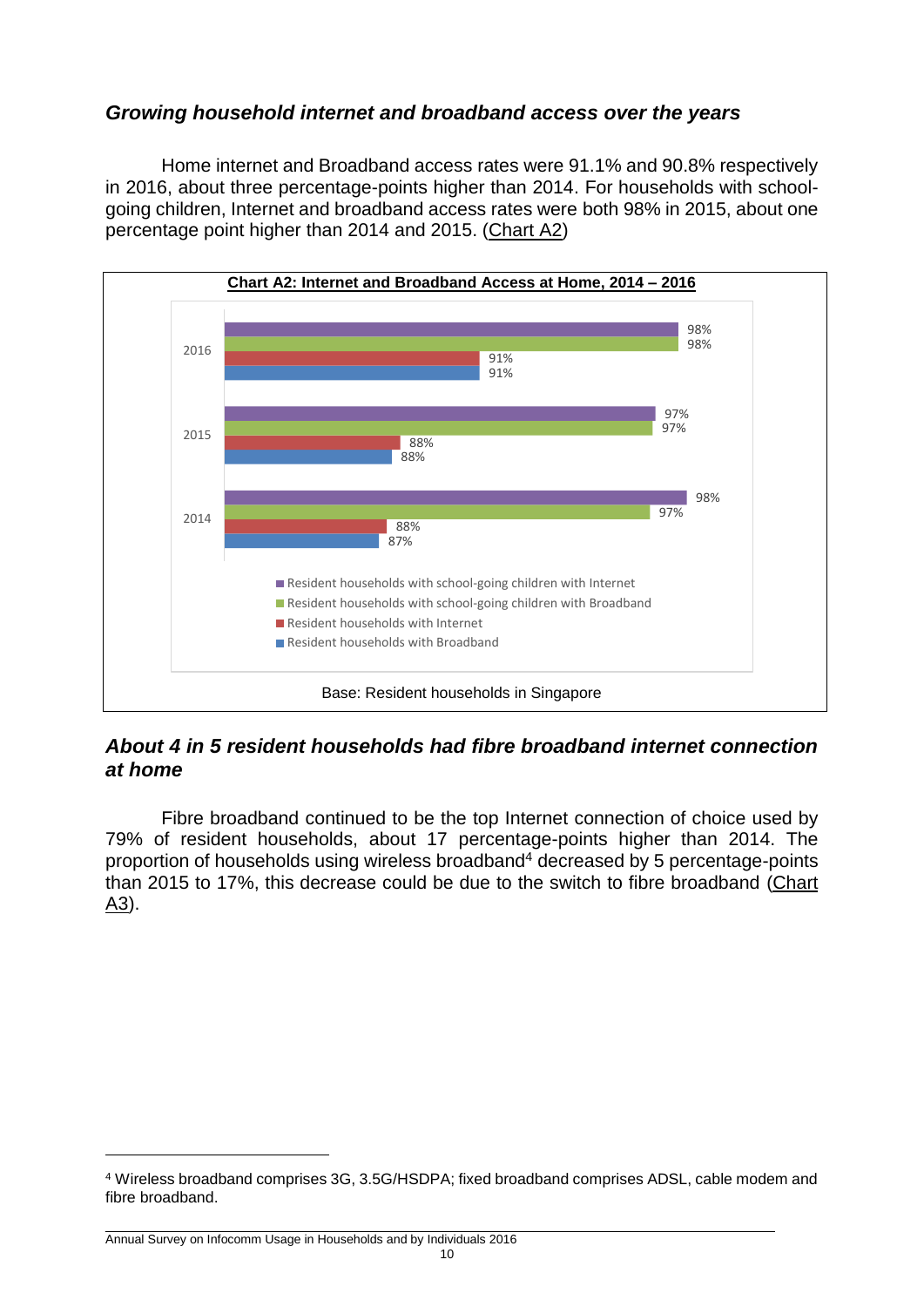<span id="page-11-0"></span>

## *Internet enabled phones replaced computers as the top equipment of choice for accessing internet at home*

<span id="page-11-1"></span>In 2016, about 97% and 47% resident households reported using an Internetenabled mobile phone and other internet-enabled equipment (e.g. Game console with internet connection, Smart TV, internet-enabled MP3/MP4 and Network Attached Storage) to access the Internet at home respectively (Chart A4). The increasing usage of internet-enabled phone over the years has resulted in the replacement of computers as the top choice of equipment for assessing internet at home.



<sup>5</sup> Households with access to the Internet via both broadband and narrowband had been categorised as those with broadband Internet access. Please note that some households may have more than one type of broadband connection at home.

 $\_$  ,  $\_$  ,  $\_$  ,  $\_$  ,  $\_$  ,  $\_$  ,  $\_$  ,  $\_$  ,  $\_$  ,  $\_$  ,  $\_$  ,  $\_$  ,  $\_$  ,  $\_$  ,  $\_$  ,  $\_$  ,  $\_$  ,  $\_$  ,  $\_$  ,  $\_$  ,  $\_$  ,  $\_$  ,  $\_$  ,  $\_$  ,  $\_$  ,  $\_$  ,  $\_$  ,  $\_$  ,  $\_$  ,  $\_$  ,  $\_$  ,  $\_$  ,  $\_$  ,  $\_$  ,  $\_$  ,  $\_$  ,  $\_$  , Annual Survey on Infocomm Usage in Households and by Individuals 2016  $11$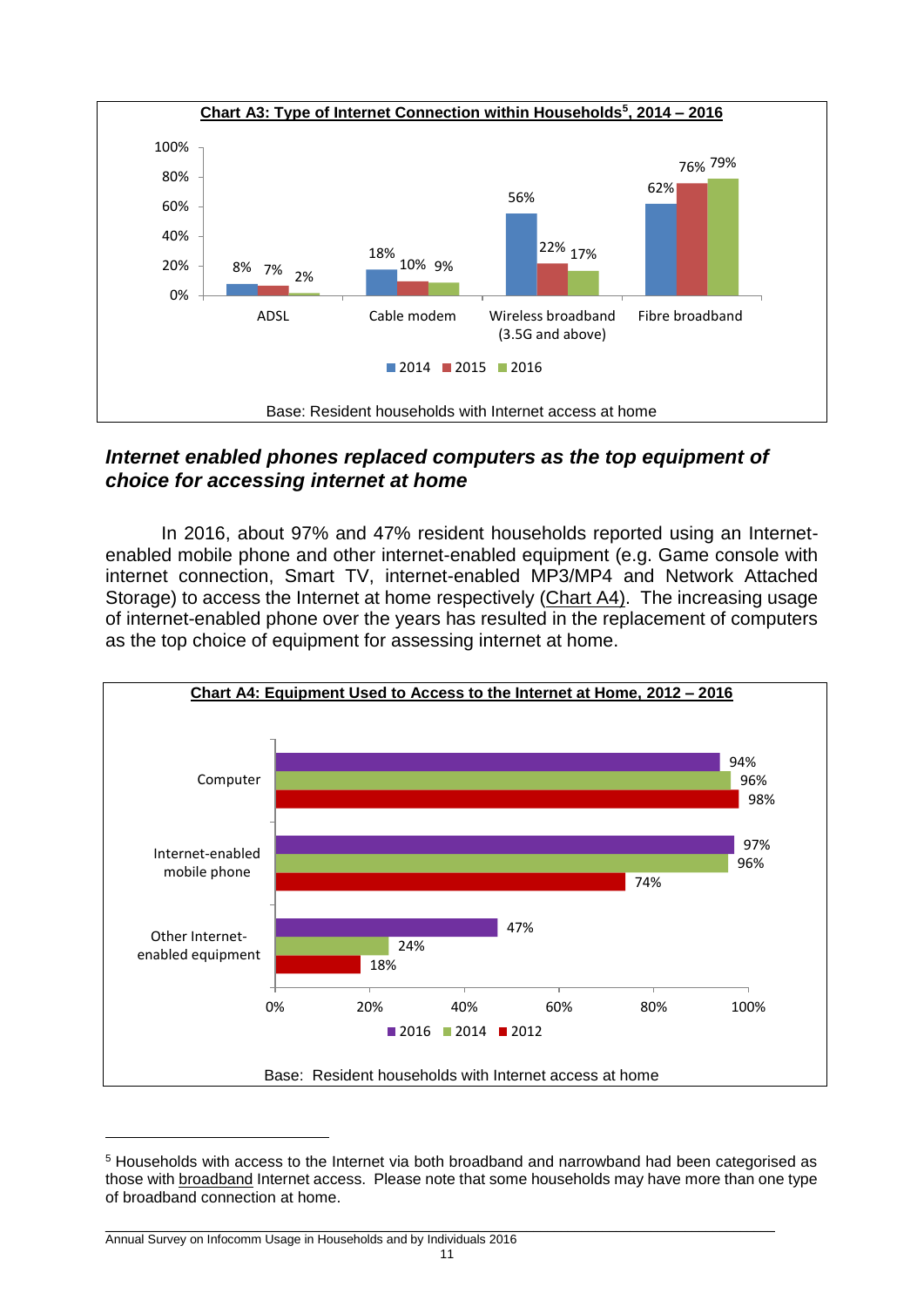## *"Lack of interest/no need to use" and "lack of knowledge/skills/confidence' remained the top two reasons for households without internet access over the last three years*

Households without home Internet access continued to cite "*Lack of interest/no need to use*" and "*Lack of knowledge/skills/confidence*" as the top two reasons for not using the Internet in 2016. Similarly, they were the most commonly cited reasons by non-Internet users in 2014 and 2015. (Table A2).

<span id="page-12-0"></span>

| No. | <b>Main Reason</b>                            | 2014 | 2015 | 2016 |
|-----|-----------------------------------------------|------|------|------|
|     | Lack of interest/No need to use               | 47%  | 65%  | 64%  |
| 2   | Lack of knowledge/skills/confidence           | 37%  | 12%  | 16%  |
| 3   | Costly equipment costs                        | 3%   | 6%   | 5%   |
| 4   | Have access to Internet elsewhere             | 7%   | 5%   | 9%   |
| 5   | Subscription to the Internet is too<br>costly | 1%   | 1%   | 3%   |

#### **Table A2: Main Reason for not Having Internet Access at Home, 2014 – 2016**

Base: Resident households that did not have access to internet at home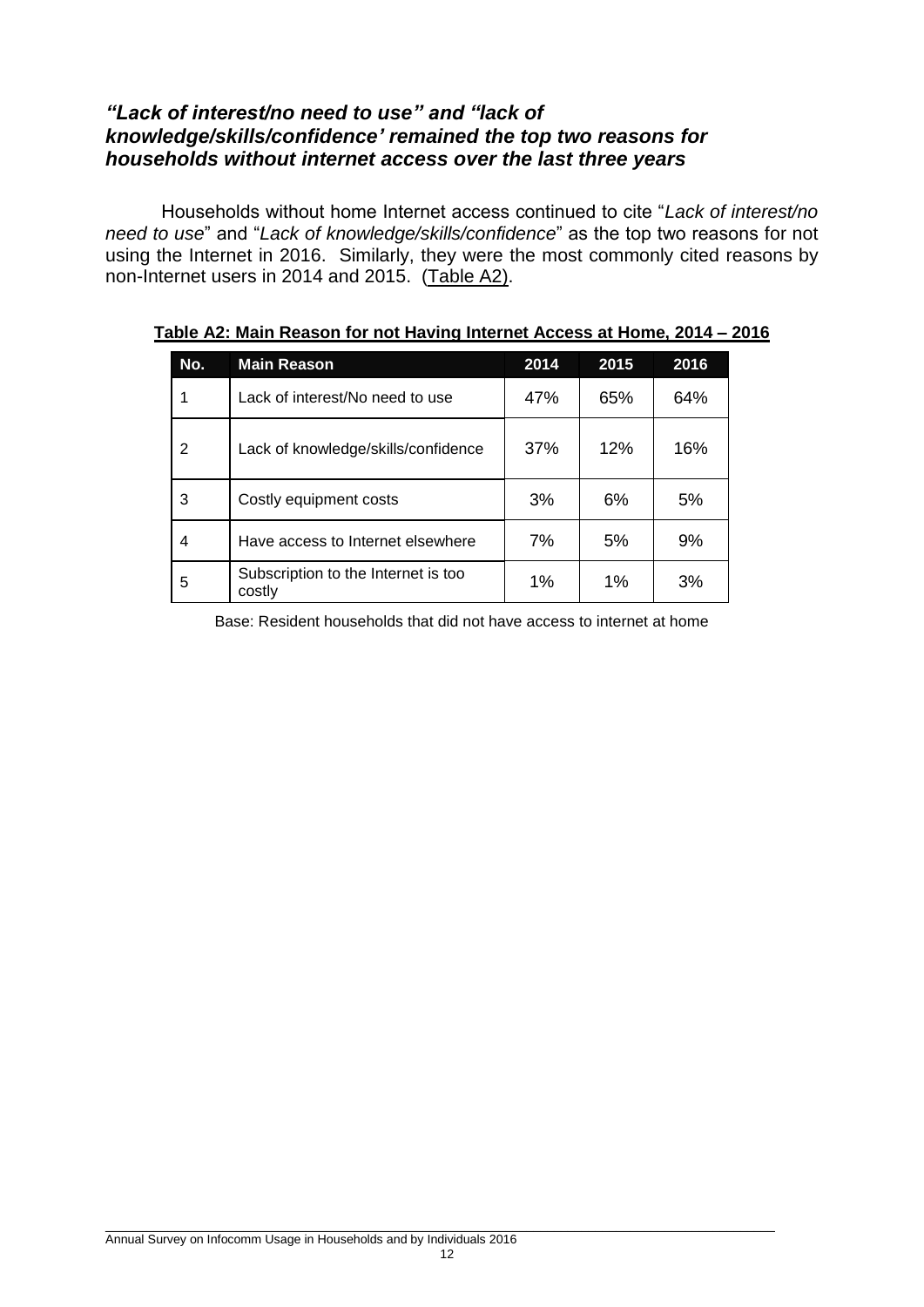# **B. Recent Computer and Internet Usage by Individuals**

#### <span id="page-13-0"></span>*Slight increase in computer usage rates by residents from 2015*

In 2016, about 74% of residents used the computer in the last three months (defined as computer users) with higher proportion of usage reported by younger residents aged 7-34 years old. (Chart B1).

<span id="page-13-1"></span>Between 2015 and 2016, there was a noticeable 1-6 percentage-points increase in computer usage by individuals.



### *Internet usage rates rose significantly from 2015, especially among senior citizens and more than half of senior citizens learnt their computer/Internet skills from family members*

In 2016, about 84% of residents used the Internet in the last three months (defined as Internet users) and almost all residents aged below 35 years old were internet users. The proportion of internet users across age groups in 2015 increased when compared to 2014.

Between 2015 and 2016, 12 percentage-point increases in Internet usage were reported for both aged 50-59 and 60 & above to 85% and 42% respectively (Charts B2). More than half of the senior citizens learnt their computer/Internet skills from family members, the most common source of knowledge (Chart B3)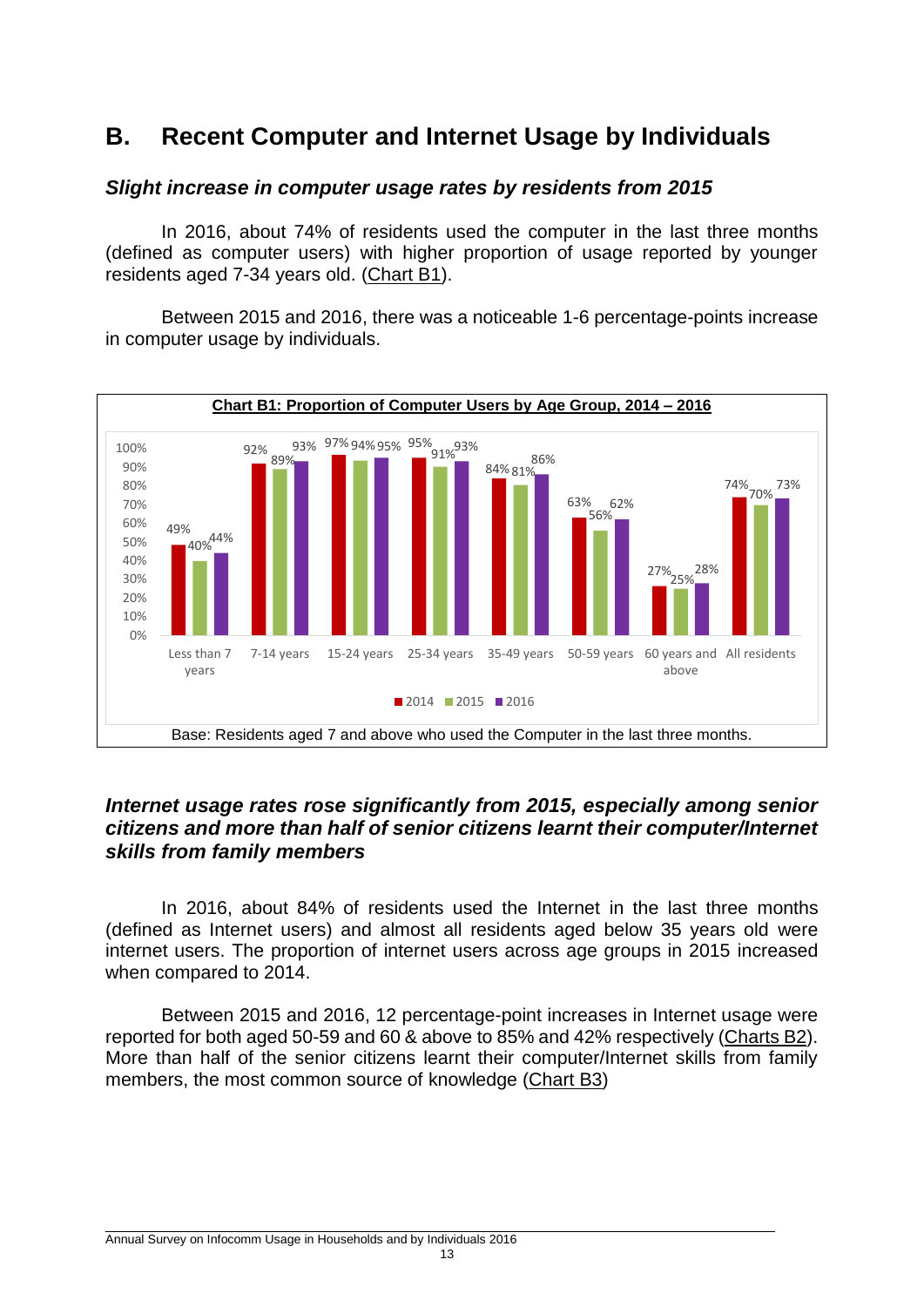



<span id="page-14-1"></span><span id="page-14-0"></span>Base: Residents aged 7 and above who used the Internet in the last 3 months.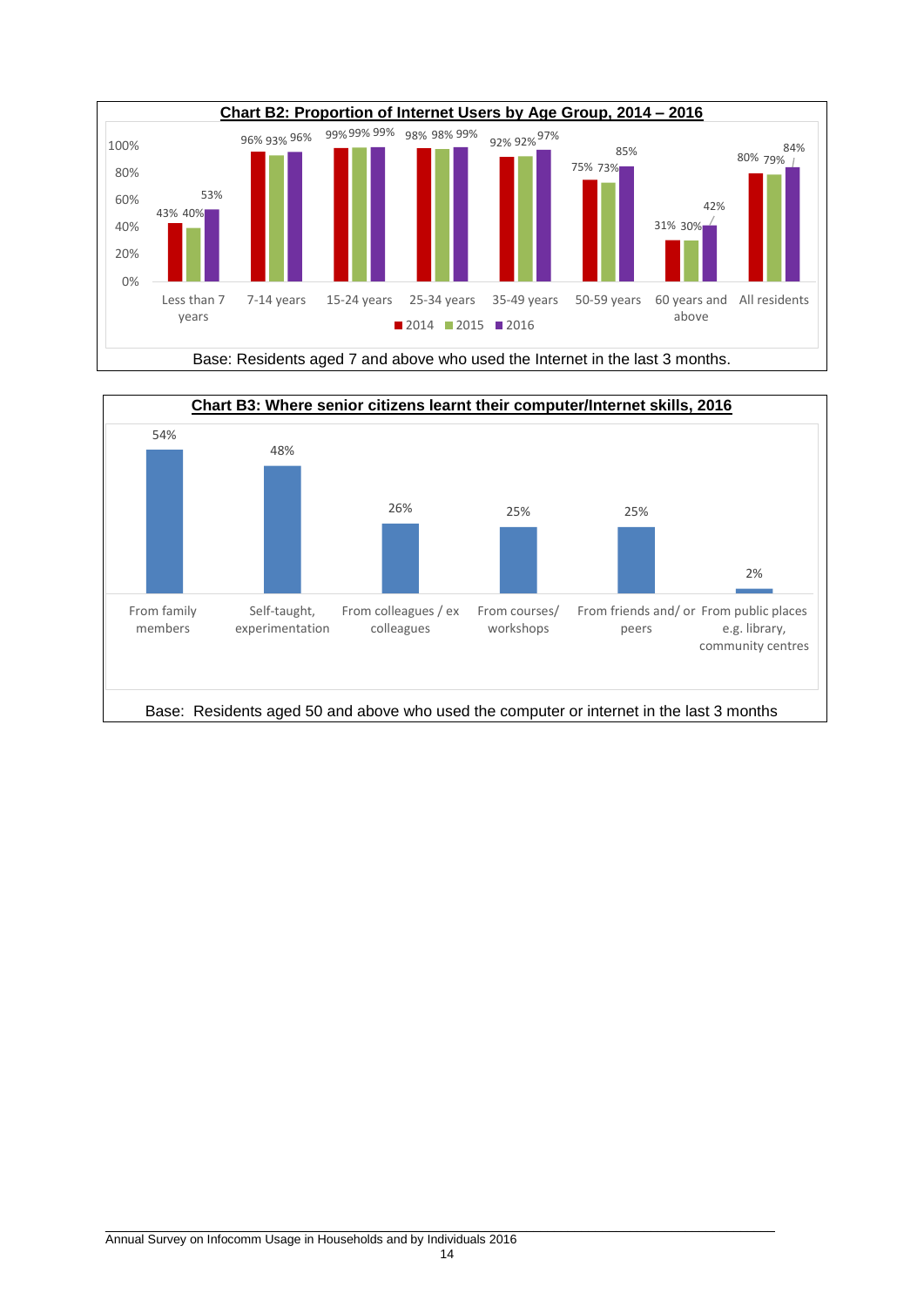### *Significant growth in senior citizens using smartphone to access the Internet since 2014*

<span id="page-15-0"></span>In 2016, about nine in ten and more than half of senior citizens aged 50 to 59 years, and 60 years and above respectively used a smartphone<sup>6</sup> in the past three months. This represented an increase of 12 and 22 percentage-points for the two age groups respectively from 2014 (Chart B4). The highest smartphone usage was among residents aged 15 to 34 years old (91-92%).



<sup>6</sup> A smartphone has more sophisticated functions than a feature phone. Examples of such functions are: i) able to open and read documents (e.g. pdf, office document) and ii) able to add / install applications on phone. These two categories are mutually exclusive, i.e. a mobile phone can only be a feature phone or a smartphone.

 $\_$  ,  $\_$  ,  $\_$  ,  $\_$  ,  $\_$  ,  $\_$  ,  $\_$  ,  $\_$  ,  $\_$  ,  $\_$  ,  $\_$  ,  $\_$  ,  $\_$  ,  $\_$  ,  $\_$  ,  $\_$  ,  $\_$  ,  $\_$  ,  $\_$  ,  $\_$  ,  $\_$  ,  $\_$  ,  $\_$  ,  $\_$  ,  $\_$  ,  $\_$  ,  $\_$  ,  $\_$  ,  $\_$  ,  $\_$  ,  $\_$  ,  $\_$  ,  $\_$  ,  $\_$  ,  $\_$  ,  $\_$  ,  $\_$  , Annual Survey on Infocomm Usage in Households and by Individuals 2016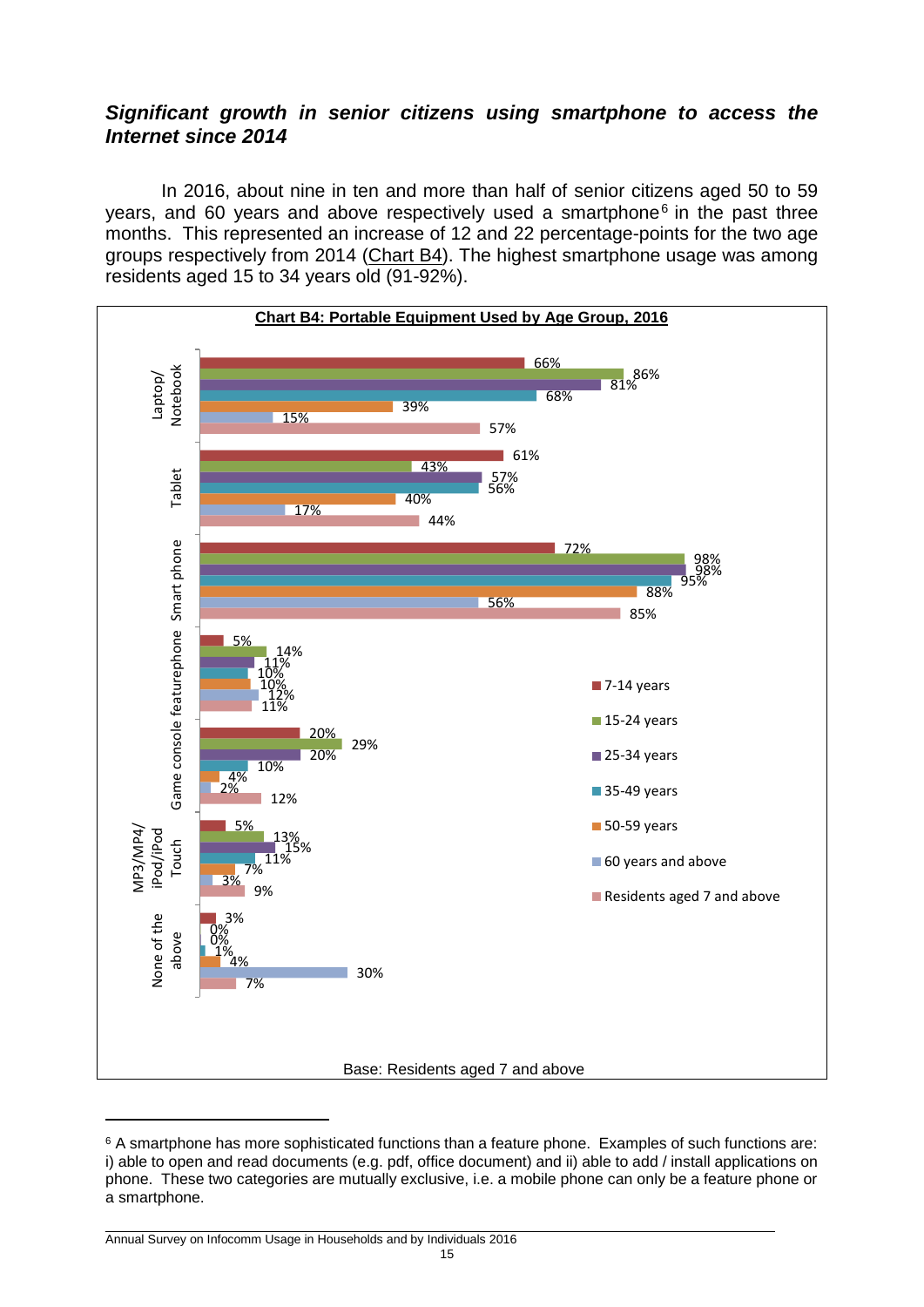## *Significant growth in senior citizens using portable infocomm equipment to connect to the Internet wirelessly in 2016, when compared to 2014*

In 2016, among residents who had used portable infocomm equipment in the past three months, 79% and 73% of those aged 50 to 59 years, and 60 years and above, respectively, connected to the Internet wirelessly (Chart B5). This was an increase of 12 percentage points and more than two-fold increases compared to 2014 where the proportions were 67% and 31% respectively.

<span id="page-16-1"></span>

## *Lack of knowledge, skills or confidence was still the top reason cited by non-internet users in 2016 (Table B1)*

| No.            | <b>Main Reason</b>                                                  | 2014 | 2015       | 2016 |
|----------------|---------------------------------------------------------------------|------|------------|------|
| 1              | Lack of knowledge /skills / confidence                              | 76%  | <b>71%</b> | 77%  |
|                | Do not know how to use computer, internet-<br>enabled feature phone | 26%  | 39%        | 47%  |
|                | Do not know how to use the internet                                 | 24%  | 26%        | 23%  |
|                | Lack of confidence                                                  | 19%  | 2%         | 2%   |
|                | Language skills are inadequate                                      | 7%   | 4%         | 5%   |
| $\overline{2}$ | Too old to learn                                                    | 12%  | 14%        | 14%  |
| 3              | Not interested / No need to use                                     | 10%  | 16%        | 9%   |

<span id="page-16-0"></span>**Table B1: Main Reason for not using Internet, 2014 – 2016**

Base: Residents who had never used the internet before

<sup>7</sup> Wireless connection excludes connection through a wireless router. It includes connection via public WiFi hotspots, 3G, GSM/GPRS and wireless broadband (e.g.3.5G/HSDPA, 4G/LTE).

 $\_$  ,  $\_$  ,  $\_$  ,  $\_$  ,  $\_$  ,  $\_$  ,  $\_$  ,  $\_$  ,  $\_$  ,  $\_$  ,  $\_$  ,  $\_$  ,  $\_$  ,  $\_$  ,  $\_$  ,  $\_$  ,  $\_$  ,  $\_$  ,  $\_$  ,  $\_$  ,  $\_$  ,  $\_$  ,  $\_$  ,  $\_$  ,  $\_$  ,  $\_$  ,  $\_$  ,  $\_$  ,  $\_$  ,  $\_$  ,  $\_$  ,  $\_$  ,  $\_$  ,  $\_$  ,  $\_$  ,  $\_$  ,  $\_$  , Annual Survey on Infocomm Usage in Households and by Individuals 2016  $16$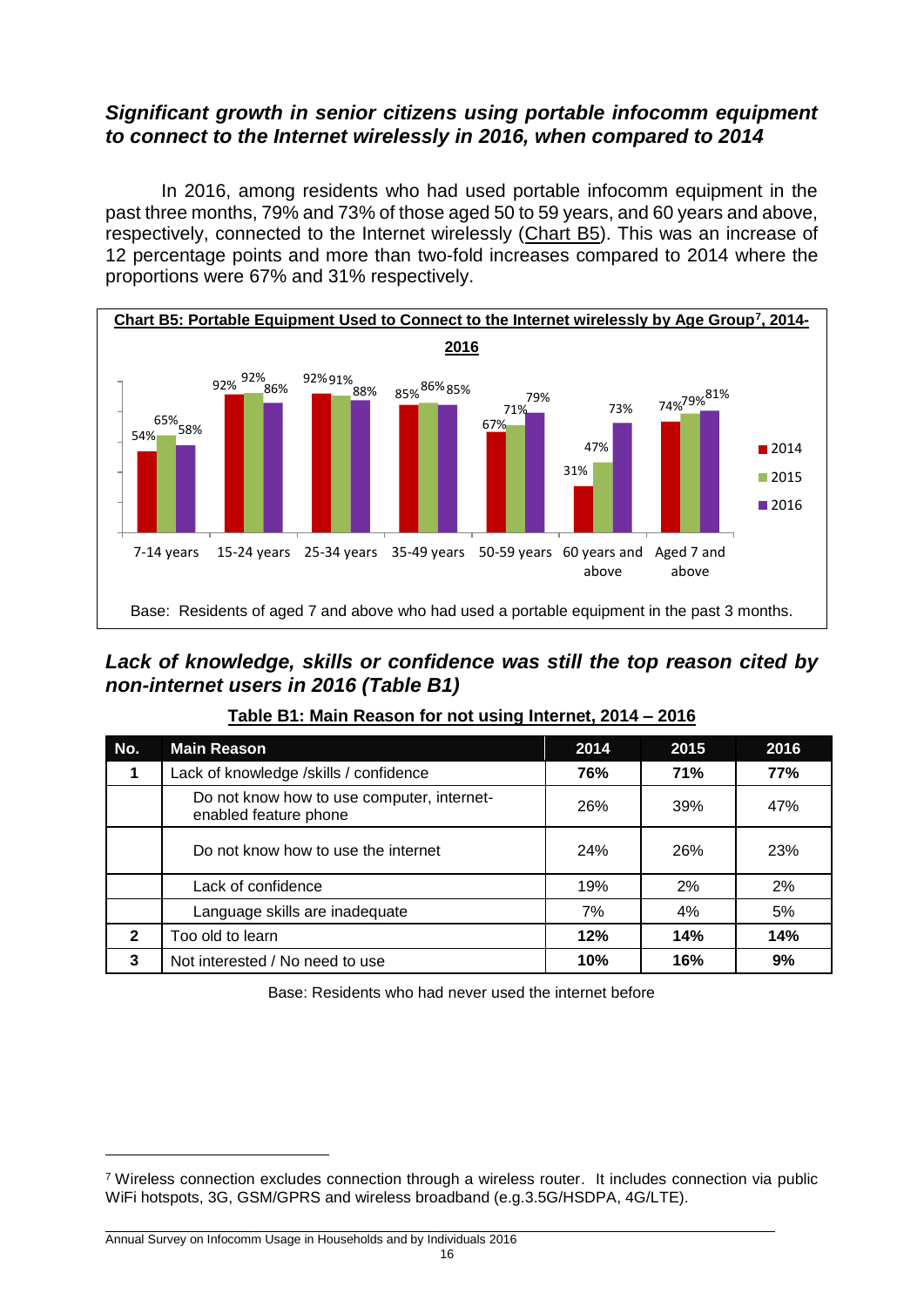### *Top three primary internet activities among Singapore residents were communication, leisure and getting information*

The top three primary Internet activities $8$  of Internet users, consistently over the last three years, were related to communication, leisure activities and getting information (Table B2). There was a noticeable 3-18 percentage-points increase in the proportion using internet for the top 10 activities.

|                                                               | <b>Residents aged 7 and above</b> |      |      |  |  |  |
|---------------------------------------------------------------|-----------------------------------|------|------|--|--|--|
| <b>Primary Internet Activity Group</b>                        | 2014                              | 2015 | 2016 |  |  |  |
| Communication                                                 | 83%                               | 91%  | 94%  |  |  |  |
| <b>Leisure Activities</b>                                     | 77%                               | 84%  | 90%  |  |  |  |
| Getting Information                                           | 63%                               | 79%  | 84%  |  |  |  |
| <b>Online Banking</b>                                         | 31%                               | 51%  | 59%  |  |  |  |
| Purchasing or ordering goods or services                      | 27%                               | 37%  | 55%  |  |  |  |
| Education or learning activities                              | 17%                               | 21%  | 24%  |  |  |  |
| Dealing with government organisations / public<br>authorities | 16%                               | 34%  | 44%  |  |  |  |
| <b>Creating Content</b>                                       | 8%                                | 23%  | 26%  |  |  |  |

#### <span id="page-17-0"></span>**Table B2: Primary Internet Activity Groups of Internet Users, 2014 – 2016**

Base: Internet users aged 7 and above who had used the internet in the past 3 months

## *Using instant messaging was the top mobile online activity for the last 2 years, 2015 and 2016*

In 2016, among online activities on mobile equipment<sup>9</sup>, communication (using instant messaging , and using social networks, and sending or receiving email) made up the top three activities (Table B3), consistently over the last 3 years.

Telephoning over the internet and purchasing and ordering of goods were new additions to the list of Top Ten Internet activities on mobile equipment in 2016, when compared to 2015.

<sup>&</sup>lt;sup>8</sup> A primary Internet activity refers to an activity that is engaged in during all or most of the Internet sessions.

<sup>9</sup> Mobile equipment is defined as portable equipment excluding laptop/notebook.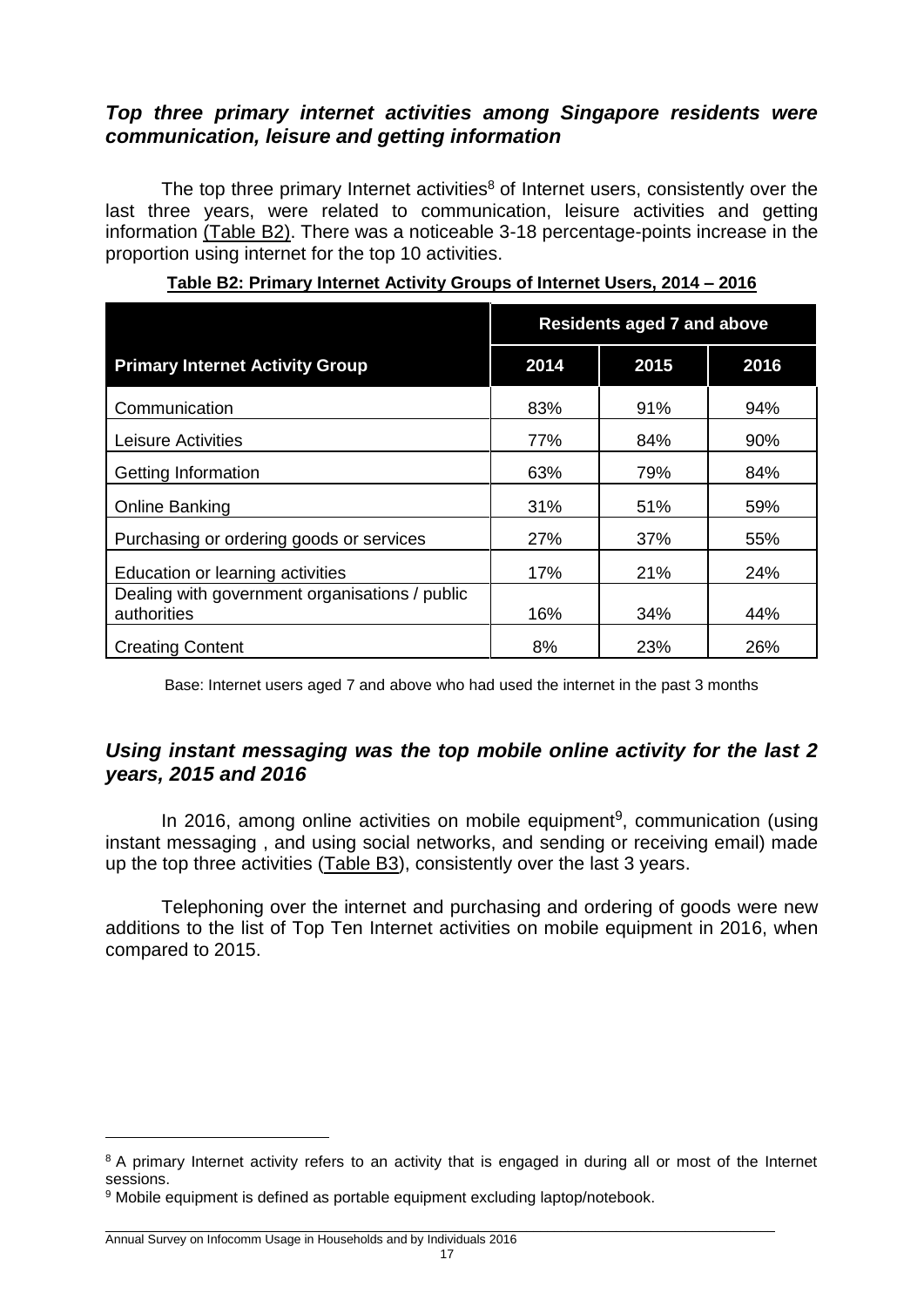| <b>Activity</b>                                                           | $7 - 14$<br>years | $15 - 24$<br>years | $25 - 34$<br>years | $35 - 49$<br>years | 50-59<br>years | 60 years<br>& above | All age<br>groups |
|---------------------------------------------------------------------------|-------------------|--------------------|--------------------|--------------------|----------------|---------------------|-------------------|
| Using instant messaging                                                   | 54%               | 93%                | 93%                | 89%                | 77%            | 33%                 | 74%               |
| Using social networks                                                     | 40%               | 92%                | 91%                | 79%                | 56%            | 20%                 | 63%               |
| Sending or receiving emails                                               | 24%               | 90%                | 92%                | 84%                | 54%            | 21%                 | 63%               |
| Getting information or general<br>Web browsing                            | 49%               | 78%                | 82%                | 76%                | 53%            | 20%                 | 60%               |
| Downloading or watching<br>movies                                         | 55%               | 77%                | 72%                | 57%                | 43%            | 17%                 | 52%               |
| Telephoning over the internet<br>(VoIP) – Voice (e.g. Skype,<br>Whatsapp) | 32%               | 69%                | 66%                | 61%                | 48%            | 21%                 | 50%               |
| Looking for directions                                                    | 16%               | 66%                | 73%                | 64%                | 45%            | 15%                 | 48%               |
| About goods or services                                                   | 8%                | 63%                | 82%                | 68%                | 39%            | 13%                 | 48%               |
| Reading online news                                                       | 12%               | 61%                | 73%                | 62%                | 43%            | 17%                 | 47%               |
| Purchasing or ordering of goods                                           | 6%                | 66%                | 86%                | 65%                | 33%            | 8%                  | 46%               |

<span id="page-18-0"></span>**Table B3: Top Ten Internet Activities on Mobile Equipment by Age Group, 2016**

Base: Residents aged 7 and above who had used mobile equipment in the past 3 months

## *Online shopping was on the rise and online shoppers were mainly from the 15-49 age group*

<span id="page-18-1"></span>In 2016, more than six in ten Internet users aged 15 and above who used the Internet in the past three months had made an online purchase before (defined as online shoppers). The number of online shoppers in 2016 was about 1.84 million, and increased by a compound annual growth rate of about 13% from 2014. In the last three years, the highest proportions of online shoppers came from Internet users in the age groups 25-34 years, followed by 15-24 years, and 35-49 years (Chart B6).

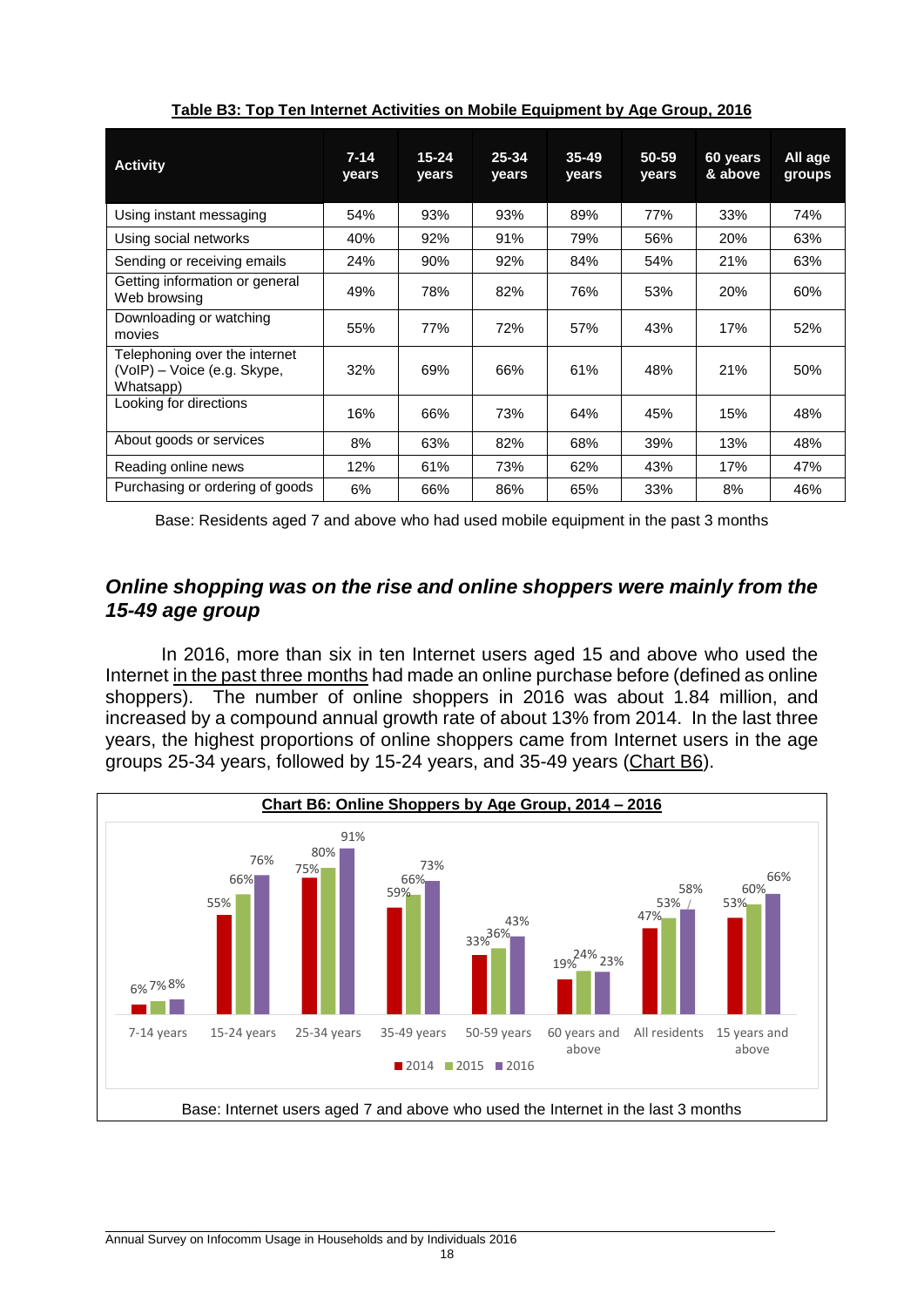## *40% of e-consumers in Singapore ordered goods or services from other Asian countries*

In 2016, 40% of individuals who ordered goods or services over the internet chose sellers located in other Asian countries, against 36% from those located in the rest of the world. However, this was reversed in those aged 50 to 59 years, and 60 years and above where they preferred to buy from sellers from rest of the world. (Chart B7).



# *Apparel, travel products and tickets for entertainment events were the three most popular items purchased online in the last three years*

The three most popular items bought online for private purposes in the past three months were clothing, footwear, sporting goods or accessories (65%) followed by travel products (37%) and tickets for entertainment events (31%) (Table B4). These three items were also ranked the top three for the last three years. IT and telecommunication services (excluding software) (9%) had emerged as a new popular item in 2016, when compared to 2015.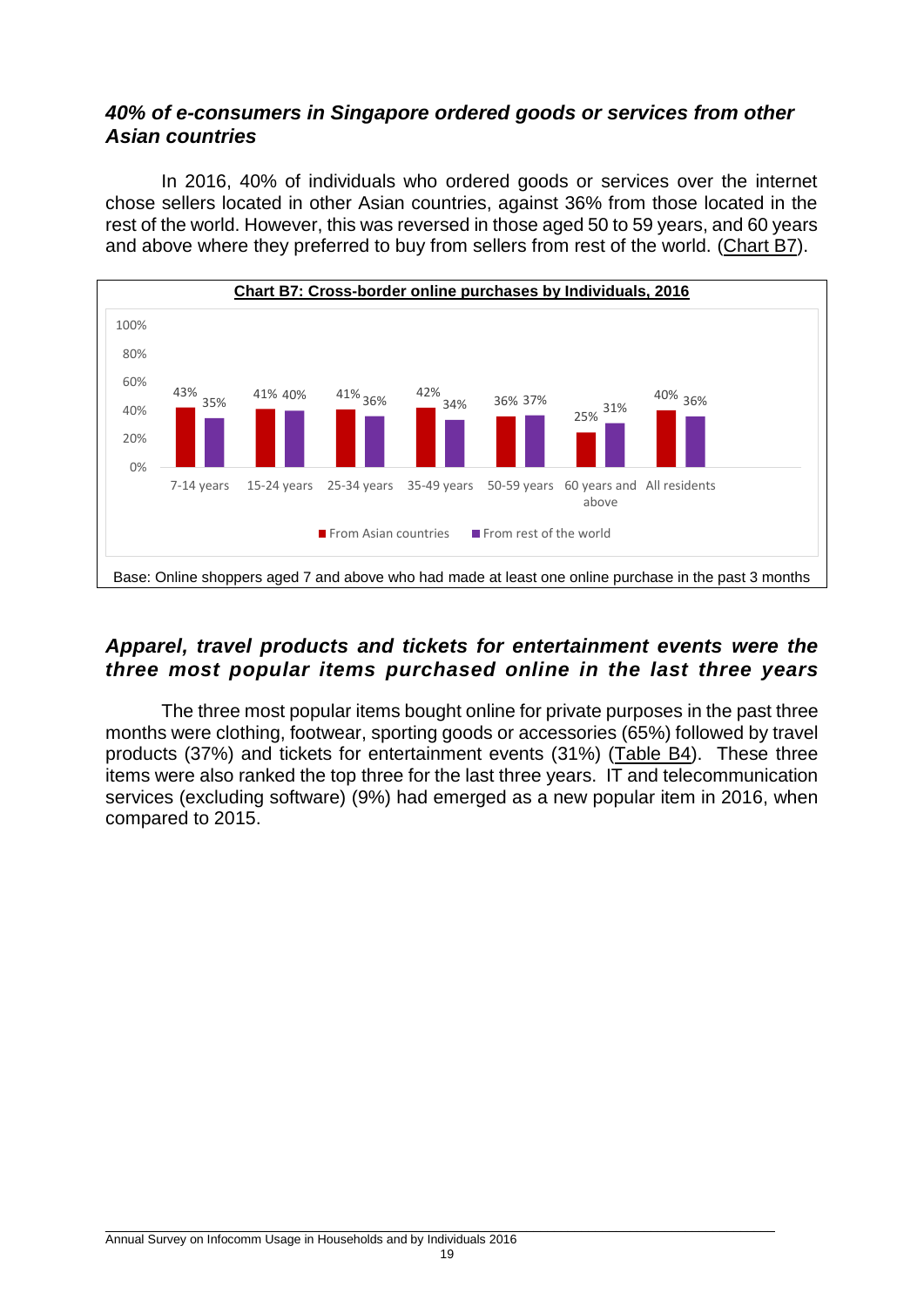| <b>Items</b>                                                                                                 | $7 - 14$<br>vears | $15 - 24$<br>vears | 25-34<br>years | $35 - 49$<br>years | 50-59<br>years | 60<br>vears<br>&<br>above | 15<br>vears<br>&<br>above | All age<br>groups |
|--------------------------------------------------------------------------------------------------------------|-------------------|--------------------|----------------|--------------------|----------------|---------------------------|---------------------------|-------------------|
| Clothing, footwear, sporting goods or accessories                                                            | 66%               | 72%                | 71%            | 63%                | 51%            | 35%                       | 65%                       | 65%               |
| Travel product(s) (e.g. air ticket, accommodation,<br>vehicle hire)                                          | 12%               | 22%                | 39%            | 42%                | 41%            | 44%                       | 37%                       | 37%               |
| Ticket(s) for entertainment event(s) (e.g. cinema,<br>theatre, concert, sports game)                         | 18%               | 26%                | 38%            | 32%                | 24%            | 18%                       | 31%                       | 31%               |
| Food or groceries                                                                                            | 12%               | 13%                | 28%            | 35%                | 33%            | 24%                       | 28%                       | 28%               |
| Household or electronic items (e.g. air cleaner,<br>vacuum cleaner, speakers)                                | 12%               | 10%                | 21%            | 26%                | 27%            | 23%                       | 21%                       | 21%               |
| Computer equipment or parts (including<br>peripheral equipment, such as harddrive, mouse,<br>screen/monitor) | 8%                | 9%                 | 14%            | 12%                | 14%            | 10%                       | 12%                       | 12%               |
| Books, magazines, newspaper (in physical form)                                                               | 8%                | 11%                | 11%            | 10%                | 7%             | 15%                       | 10%                       | 10%               |
| Computer or video games (in digital form)                                                                    | 26%               | 19%                | 12%            | 5%                 | 7%             | 2%                        | 10%                       | 10%               |
| Books, magazines, newspaper (in digital form)                                                                | 8%                | 7%                 | 11%            | 10%                | 9%             | 5%                        | 9%                        | 9%                |
| IT and telecommunication services (excluding<br>software)                                                    | 0%                | 6%                 | 9%             | 9%                 | 12%            | 5%                        | 9%                        | 9%                |

### <span id="page-20-0"></span>**Table B4: Top Ten Goods or Services Purchased Online by Age Group, 2016**

Base: Online shoppers aged 7 and above who had made at least one online purchase in the past 3 months

### *More than seven in ten online shoppers paid for online purchases using credit cards*

Credit card payment remained as the most common mode of payment for goods or services purchased online, consistently over the last few years (Table B5).

| <b>Payment Method</b>                                                  | $7 - 14$<br>years | $15 - 24$<br>years | 25-34<br>years | $35 - 49$<br>years | 50-59<br>years | 60<br>years &<br>above | 15<br>vears &<br>above | All age<br>groups |
|------------------------------------------------------------------------|-------------------|--------------------|----------------|--------------------|----------------|------------------------|------------------------|-------------------|
| Credit cards                                                           | 51%               | 46%                | 74%            | 81%                | 80%            | 86%                    | 72%                    | 72%               |
| Direct debit / Pay using bank<br>account                               | 16%               | 54%                | 40%            | 26%                | 24%            | 13%                    | 35%                    | 35%               |
| Internet fund transfer                                                 | 0%                | 17%                | 19%            | 24%                | 19%            | 20%                    | 20%                    | 20%               |
| Cash on delivery                                                       | 46%               | 31%                | 30%            | 19%                | 13%            | 13%                    | 18%                    | 18%               |
| Mobile Wallet (e.g., PayPal,<br>Starhub's SmartWallet, DBS'<br>Paylah) | $0\%$             | 8%                 | 12%            | 12%                | 10%            | 12%                    | 11%                    | 11%               |
| eNETS virtual account                                                  | 0%                | 5%                 | 8%             | 10%                | 8%             | 7%                     | 8%                     | 8%                |

<span id="page-20-1"></span>**Table B5: Payment Methods for Goods or Services Purchased Online by Age Group, 2016**

Base: Online shoppers aged 7 and above who had made at least one online purchase in the past 3 months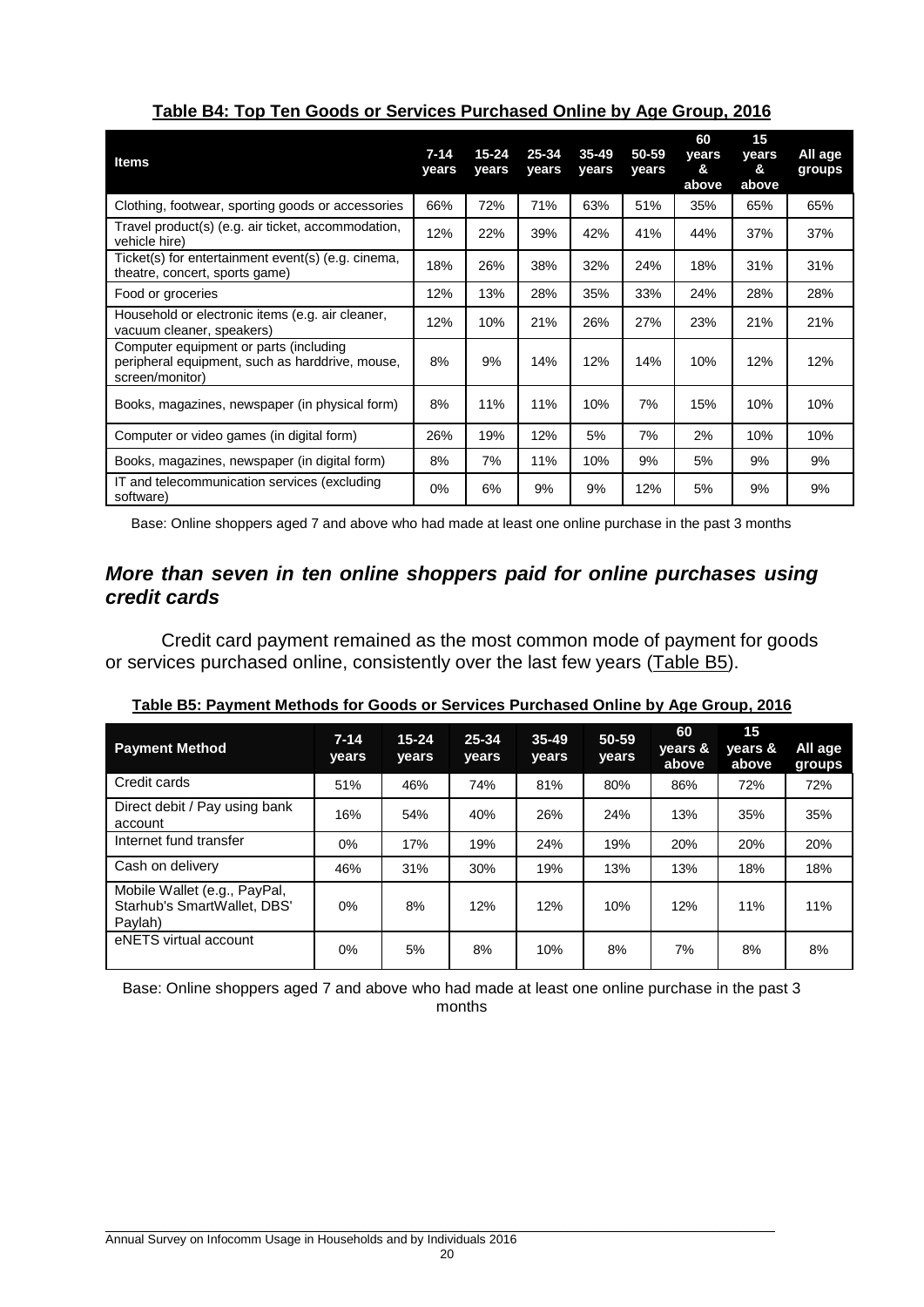## *Majority of online shoppers spent at least \$100 in the past three months on online purchases*

<span id="page-21-0"></span>In 2016, about 7 in 10 online shoppers spent at least \$100 in the past three months on their online purchasess (Chart B8).



Among Internet users who had never shopped online the most commonly cited reason for not doing so was consistently "*Prefer to shop in person or deal personally with a service provider*" followed by "*Not interested*" in 2014, 2015 and 2016.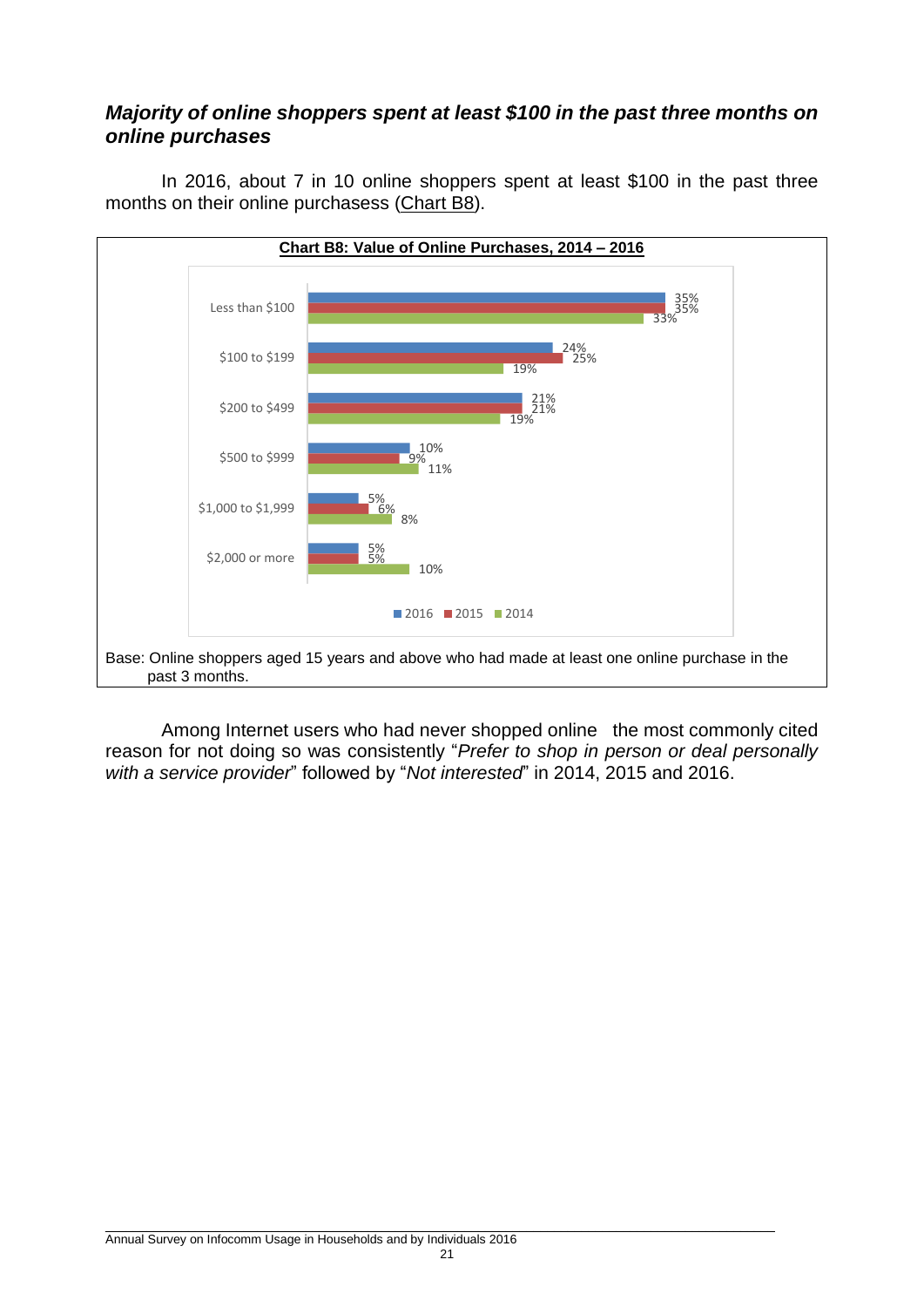### *Adoption rates of Internet security measures on home computer in year 2016 was similar to 2014 and 2015, with about 8 in 10 having installed antivirus software and security updates on computer used to access the Internet at home*

<span id="page-22-1"></span>In 2016, anti-virus software and security updates were the top two Internet security measures adopted on computer used to access the Internet at home, by more than 80% of Internet users who connected to the Internet at home via a computer in the past three months (Chart B9).



# *'Don't think that the protection is necessary' was consistently the main reason for not using Internet security software over the last three years*

Among users who accessed the Internet at home via a computer and did not install any one of the Internet security software (anti-virus, firewall, security updates), 50% cited that they did not think that there was a necessity to install anti-virus software, 45% cited the same for firewall, and 45% for security updates. About 22%-31% did not know that the protection was necessary (Table B6).

| No. | Reason for not using anti-virus, firewall or<br>security updates at home | <b>Anti-virus</b><br>software | <b>Firewall</b> | <b>Security</b><br>updates |
|-----|--------------------------------------------------------------------------|-------------------------------|-----------------|----------------------------|
|     | Don't think the protection is necessary                                  | 50%                           | 45%             | 45%                        |
|     | Don't know that the protection is necessary                              | 22%                           | 31%             | 27%                        |
| 3   | Costly software or subscription                                          | 19%                           | 10%             | 10%                        |
|     | Lack of knowledge, skills or confidence                                  | 10%                           | 14%             | 18%                        |

### <span id="page-22-0"></span>**Table B6: Reasons for Not Using Internet Security at Home, 2016**

Base: Internet users aged 15 to 59 who had used the Internet at home via a computer (excluding iPad) in the past 3 months that was not protected by any one of the Internet security software (antivirus, firewall, security updates).